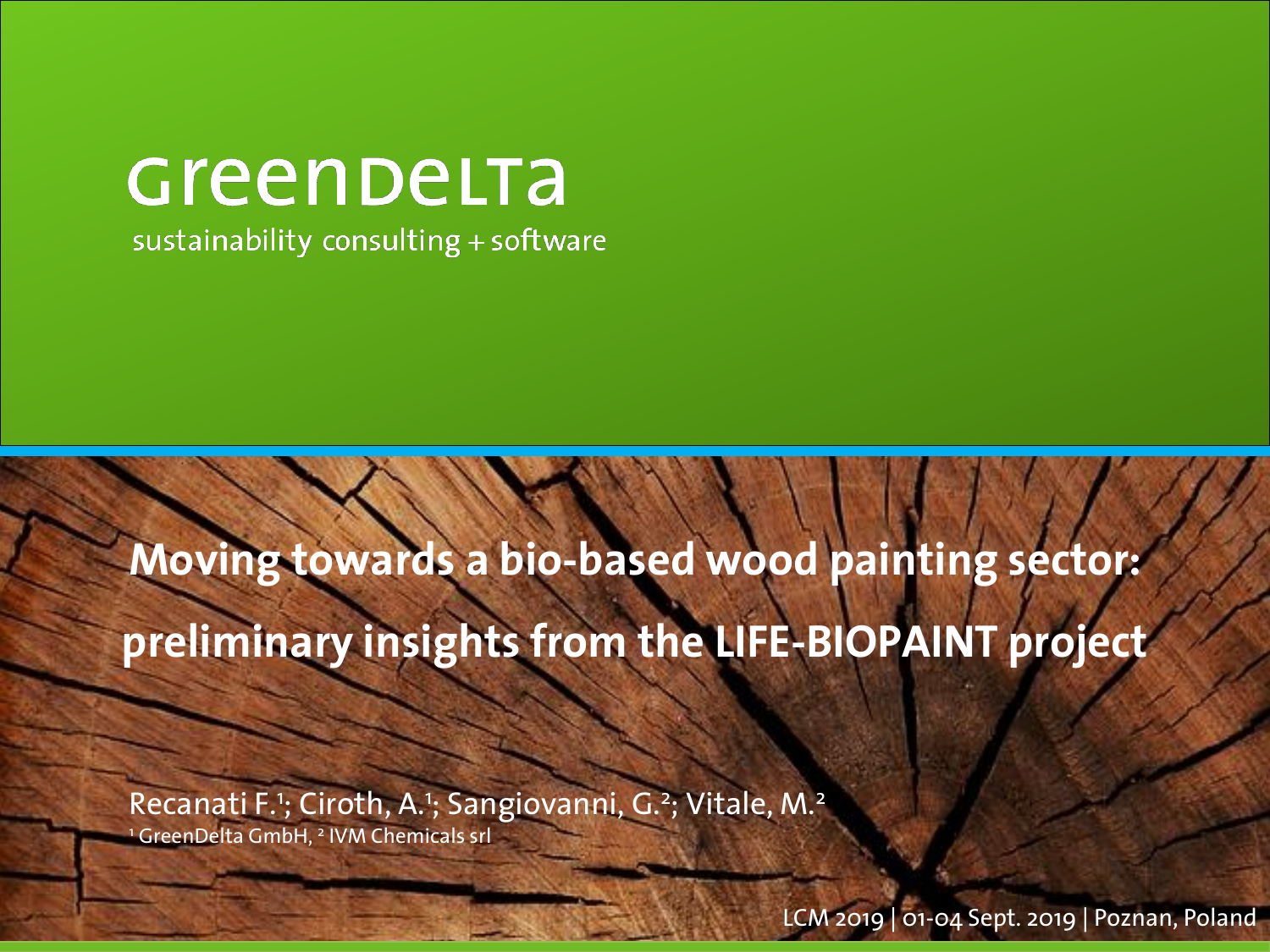## **Bio-based chemicals and paints: sustainability issues**

Paints and coating sector, is one of the most regulated sector in Europe...



uses petrochemical derivatives as raw materials, which are often also toxic (e.g., acrylic acid and styrene)



releases NMVOC (50% of total EU emissions) during manufacturing and application: workers enter in contact with harmful chemicals<sup>1</sup>



industrial waste are mainly hazardous waste<sup>2</sup>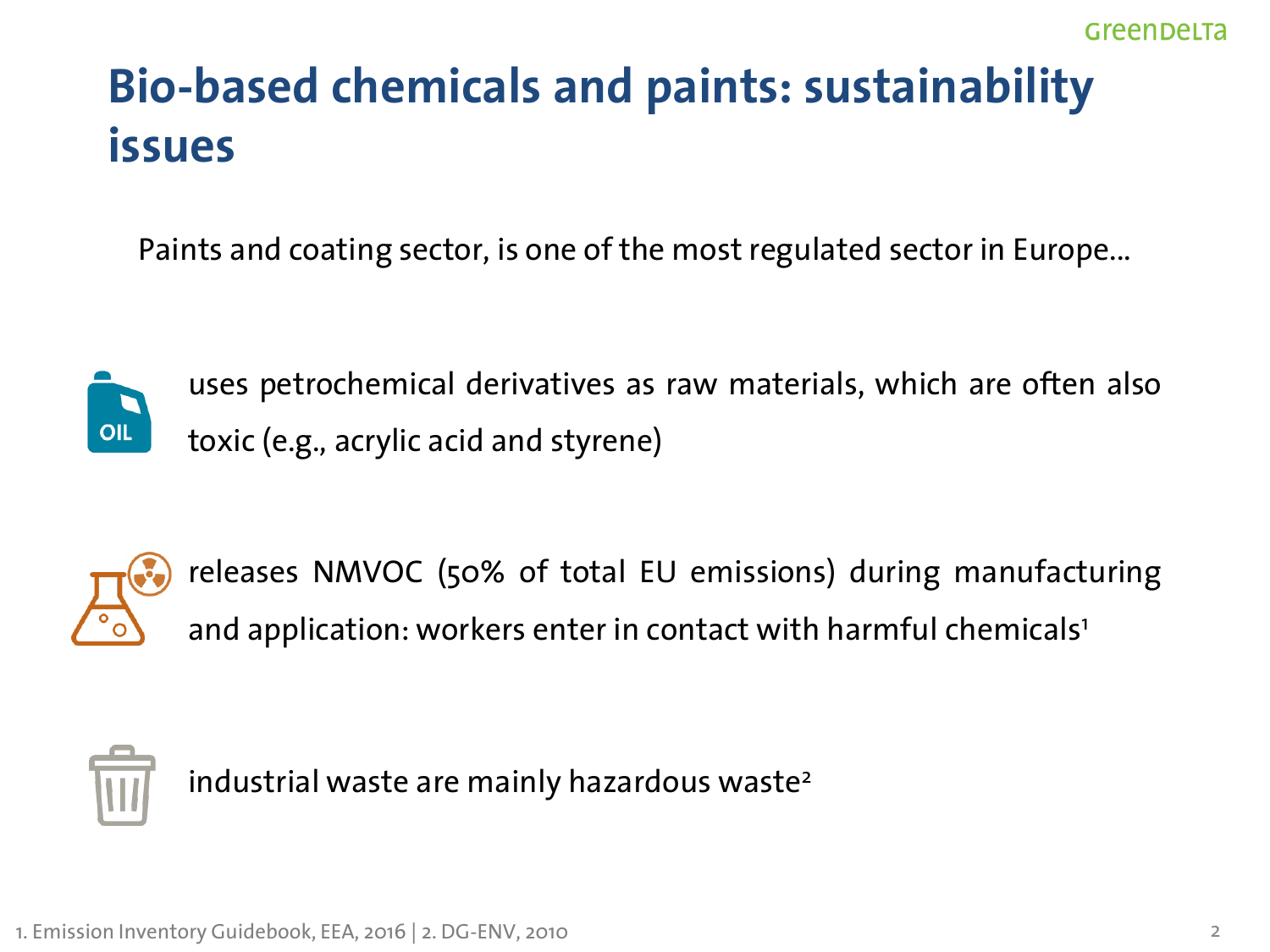## LIFE-BIOPAINT - towards bio-based wood paints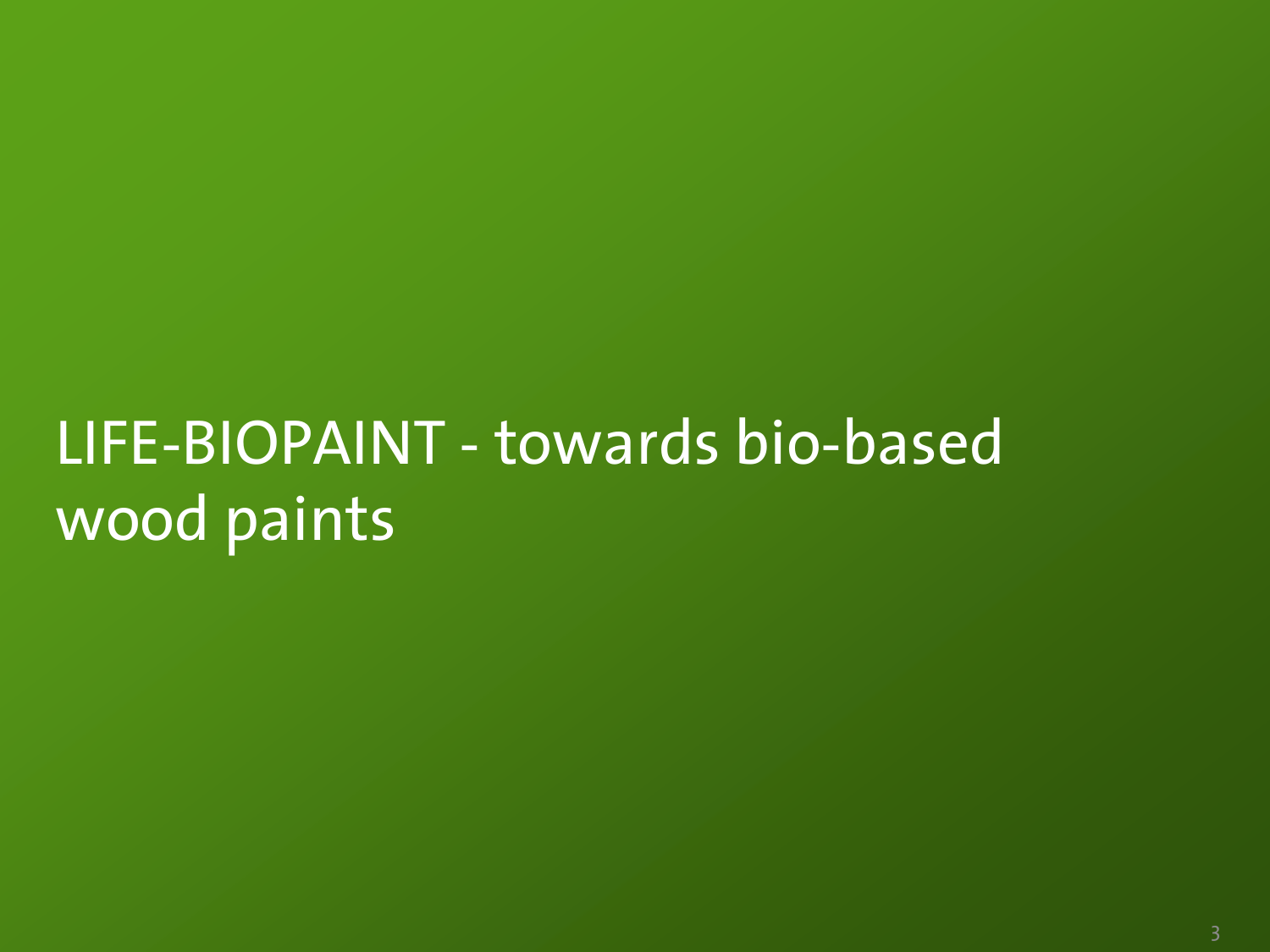#### GreenDeLTa

## **LIFE-BIOPAINT project**



EU the Life Programme

Project partners:



#### **AIM:**

promote bio-based solutions to substitute hazardous petroleum derivatives in the

GreenDeLTa

painting sectors

#### **HOW:**

■ Development of an innovative and safer closed-loop production process for Bio-Based Paints (BBPs) for wood coatings





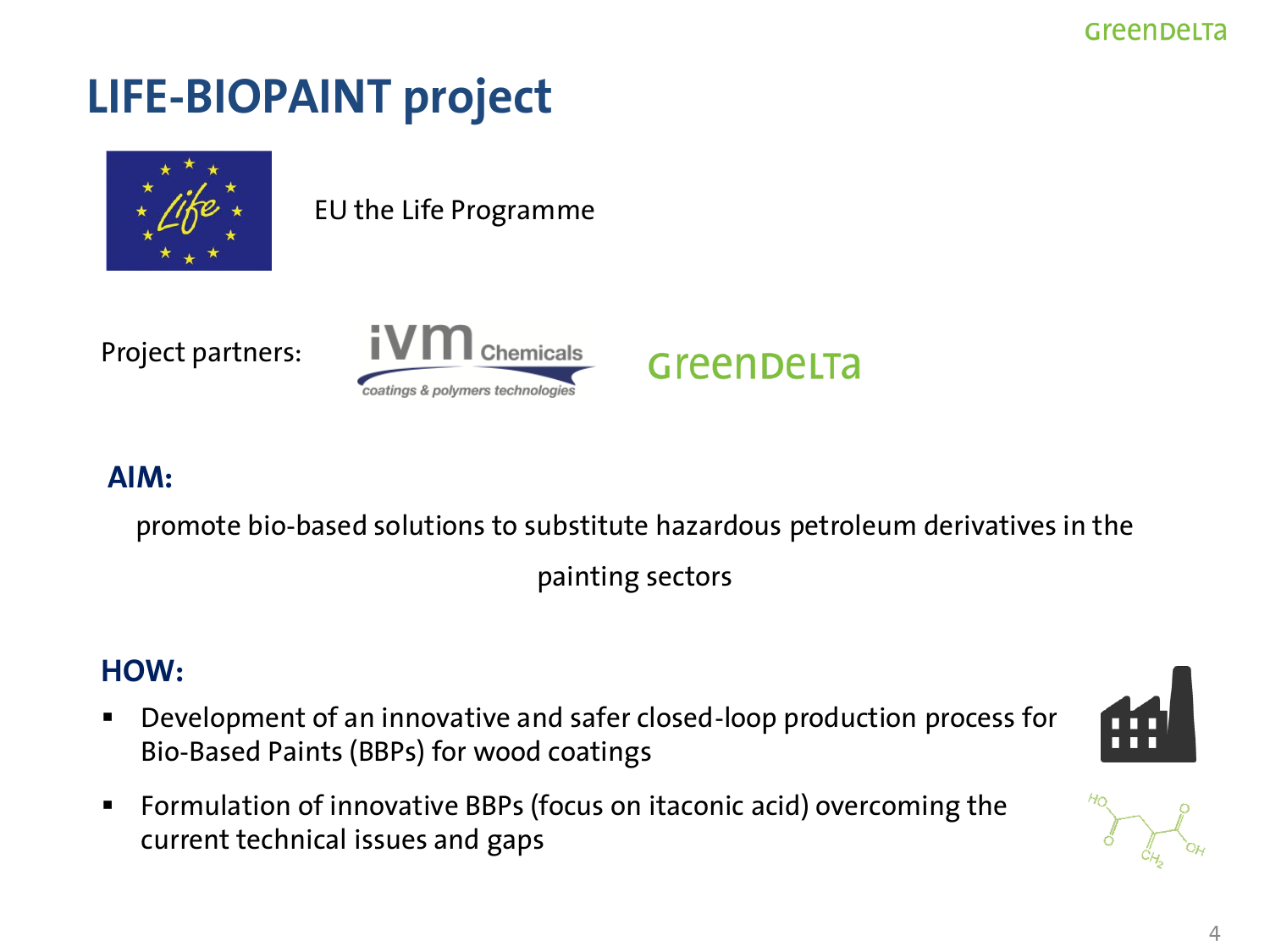## **Expected benefits from LIFE-BIOPAINTS**

Substitution of toxic petroleum-based raw materials

Lower harmful emissions during production and application



reduction in use of petroleum-based product, waste elimination, energy reduction, elimination of VOC emissions during the process



reduction of health risks for workers



improvement in the wood coating sector and other sectors (e.g., consumer electronics, food & beverage and packaging), increase in production efficiency, reduction in costs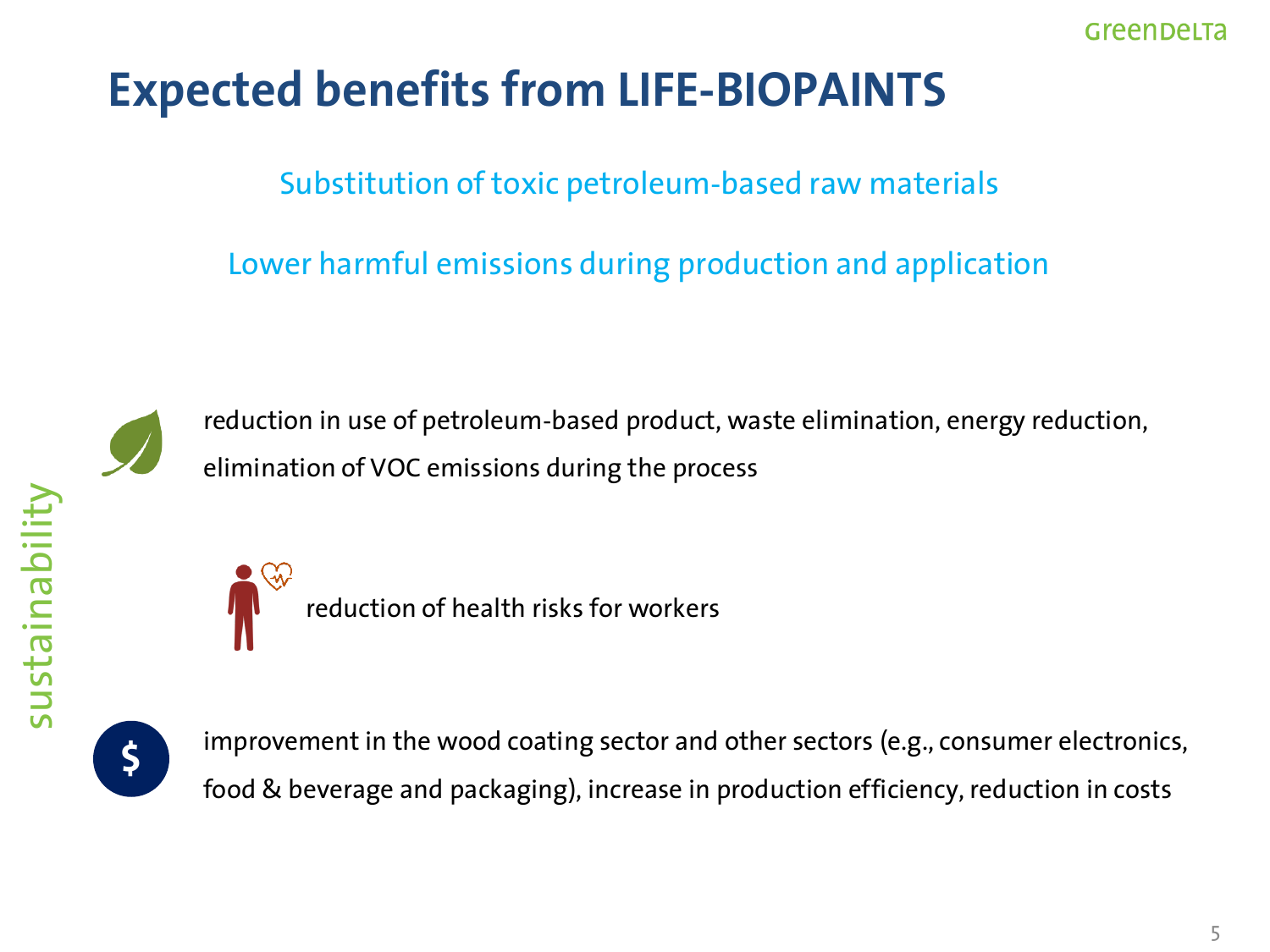## How is sustainability assessed in the LIFE-BIO-PAINT project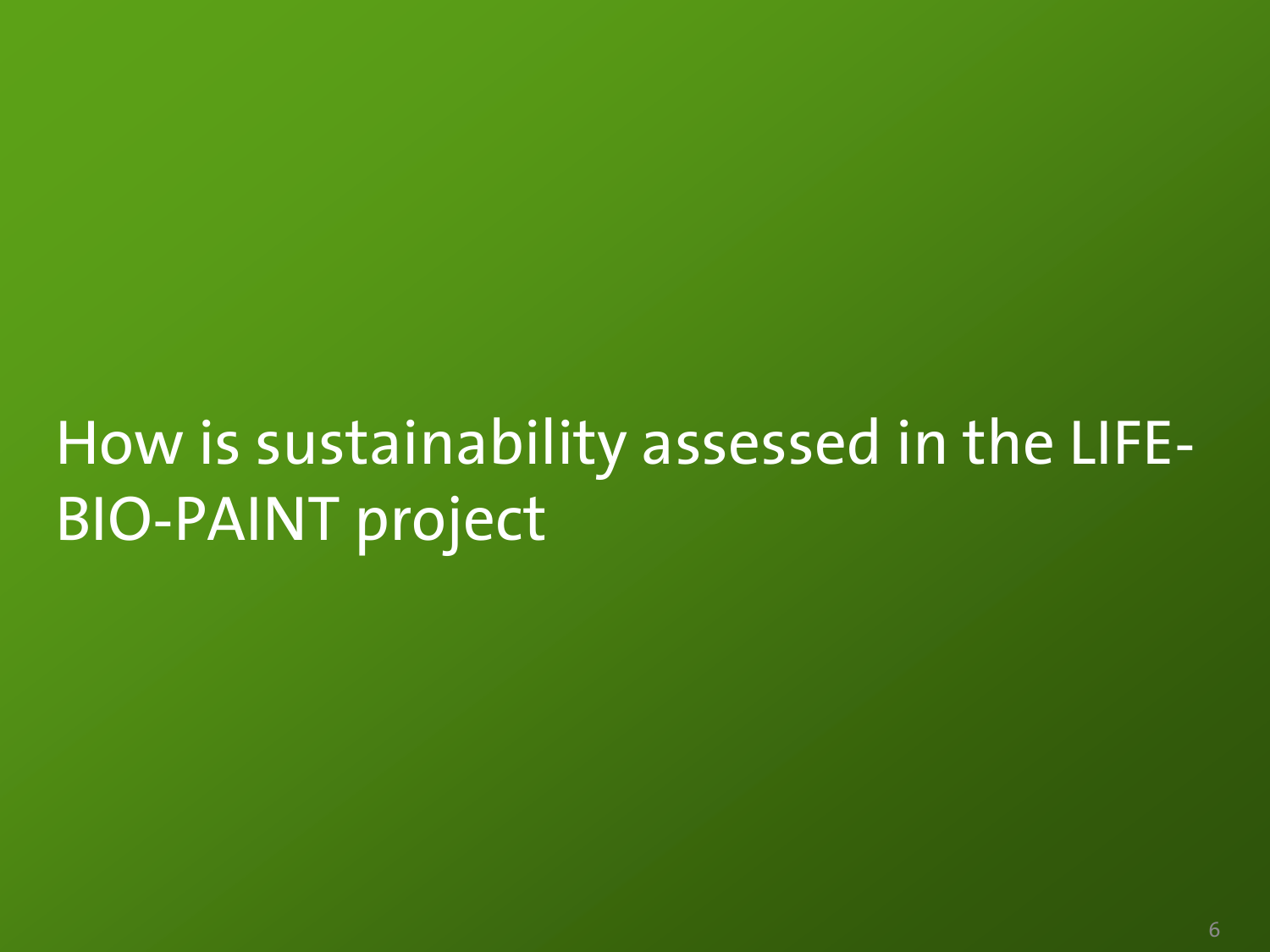## **Sustainability Assessment - overview**

- System under investigation -





■ Current plant ▪ New closed-loop plant



- Conventional varnish
- Bio-Based varnish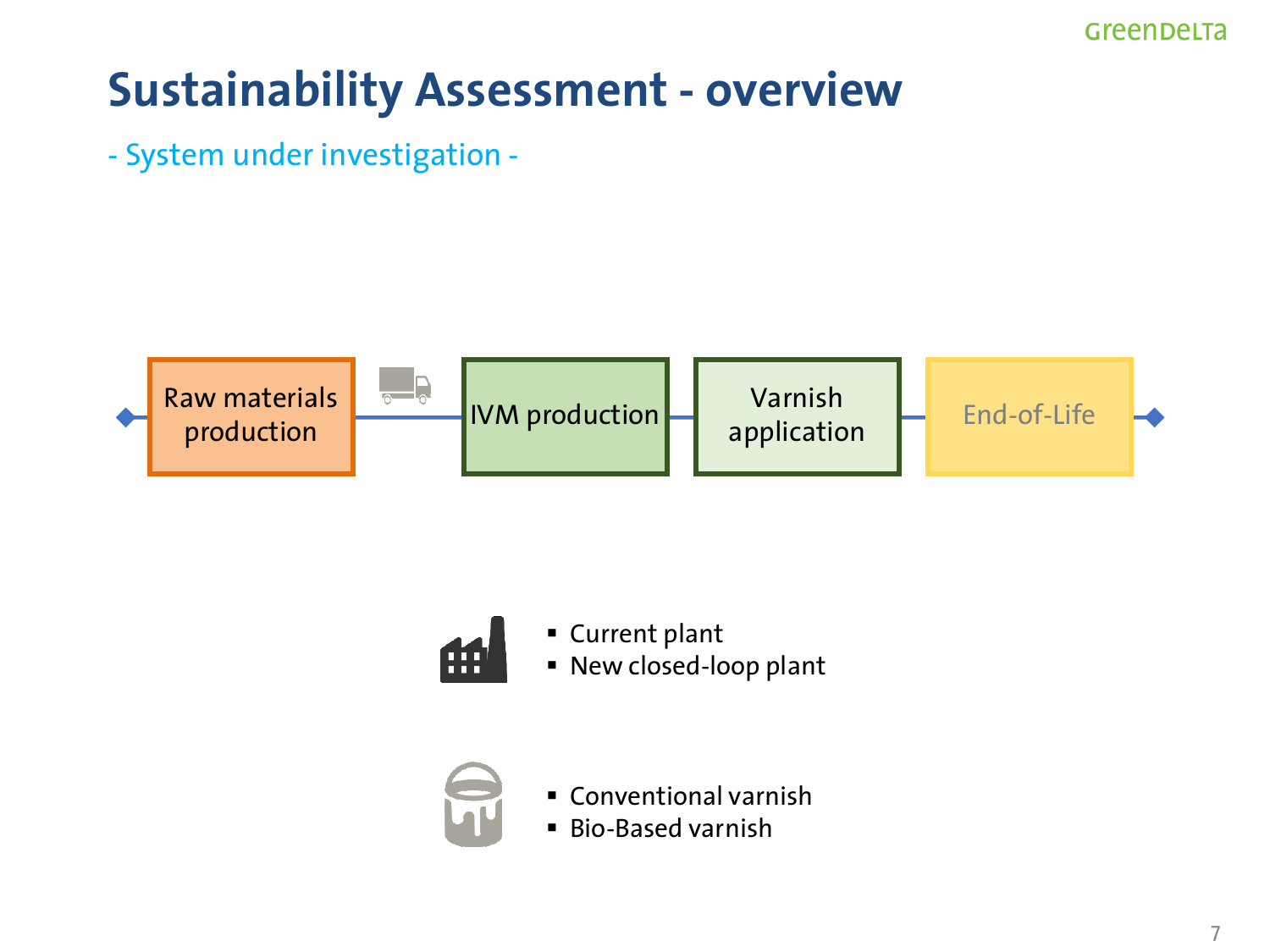### **Sustainability Assessment - overview**





market and other sectors

8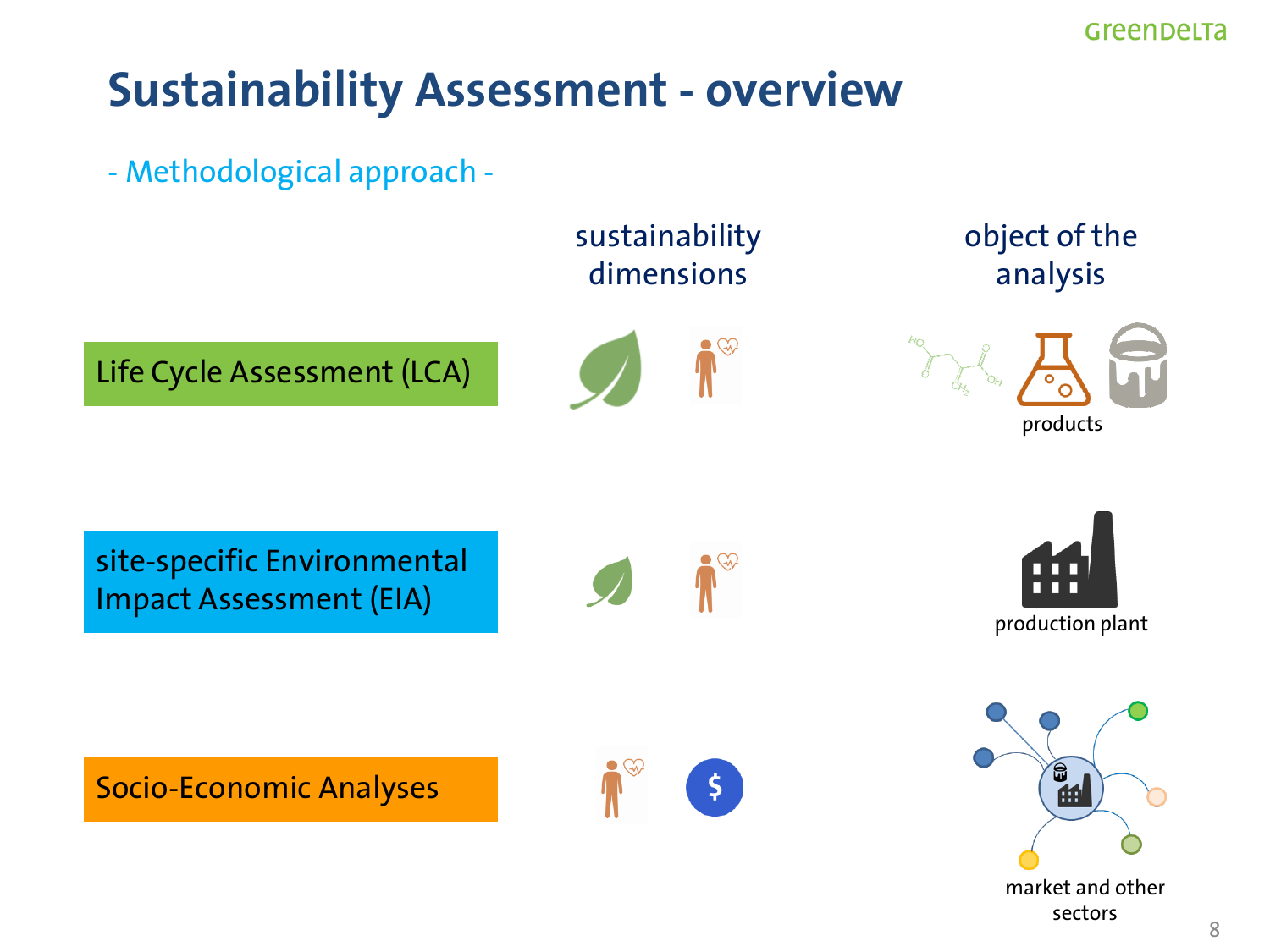## Preliminary results - LCA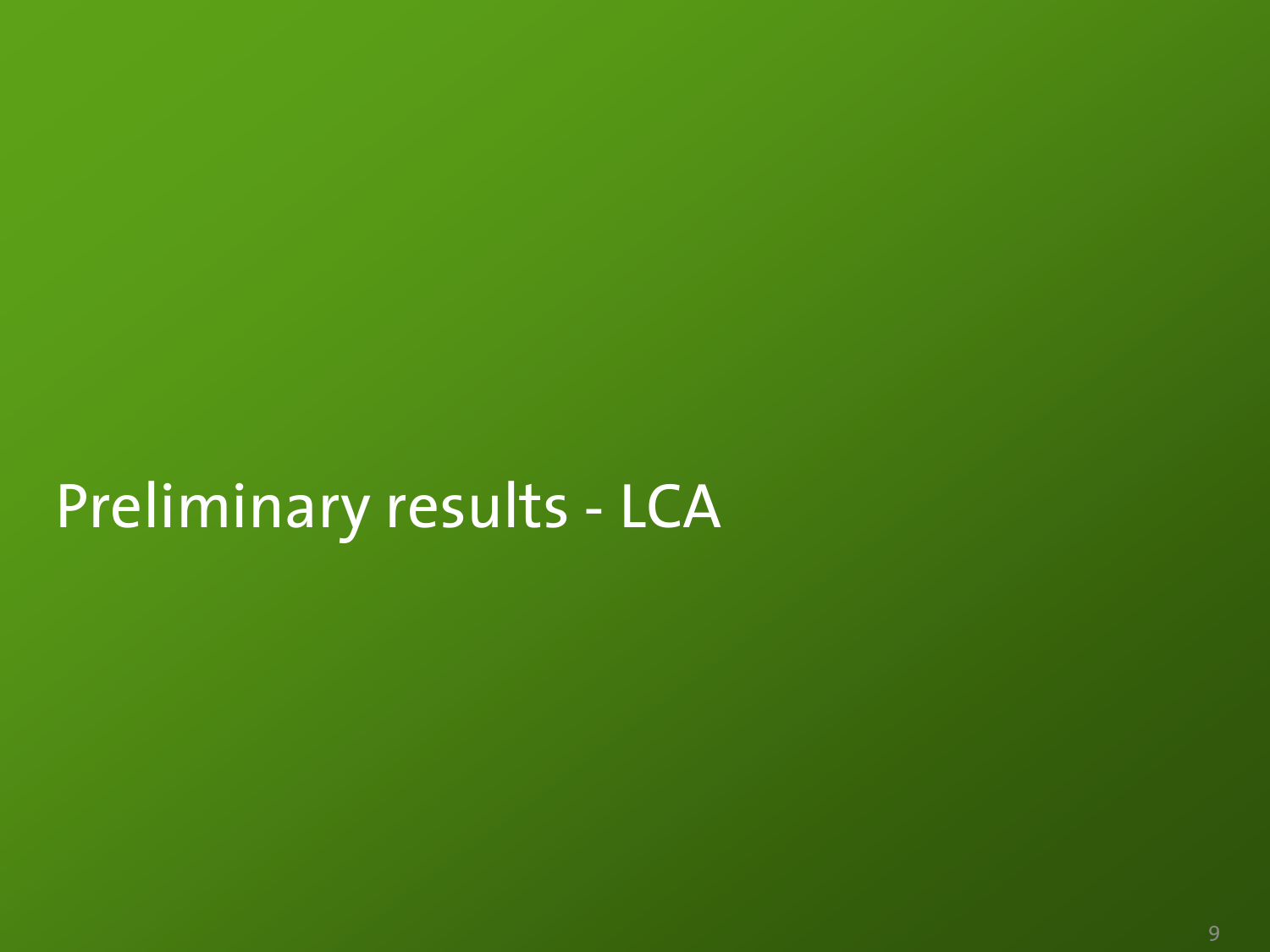### **LCA – overview**

| <b>STEP</b>                   | <b>GOAL</b>                                                                                                                               |  |  |  |  |
|-------------------------------|-------------------------------------------------------------------------------------------------------------------------------------------|--|--|--|--|
| LCA <sub>1</sub> - baseline   | LCA of the baseline scenario: conventional production in IVM production<br>plants                                                         |  |  |  |  |
| LCA 2 - bio-based             | LCA of the newly formulated bio-based (BB) product(s) produced with<br>the new production process                                         |  |  |  |  |
| LCA <sub>3</sub> - comparison | - Baseline vs. bio-based scenario<br>- laboratory vs. pilot scale<br>- comparison with other existing wood coating and competing products |  |  |  |  |

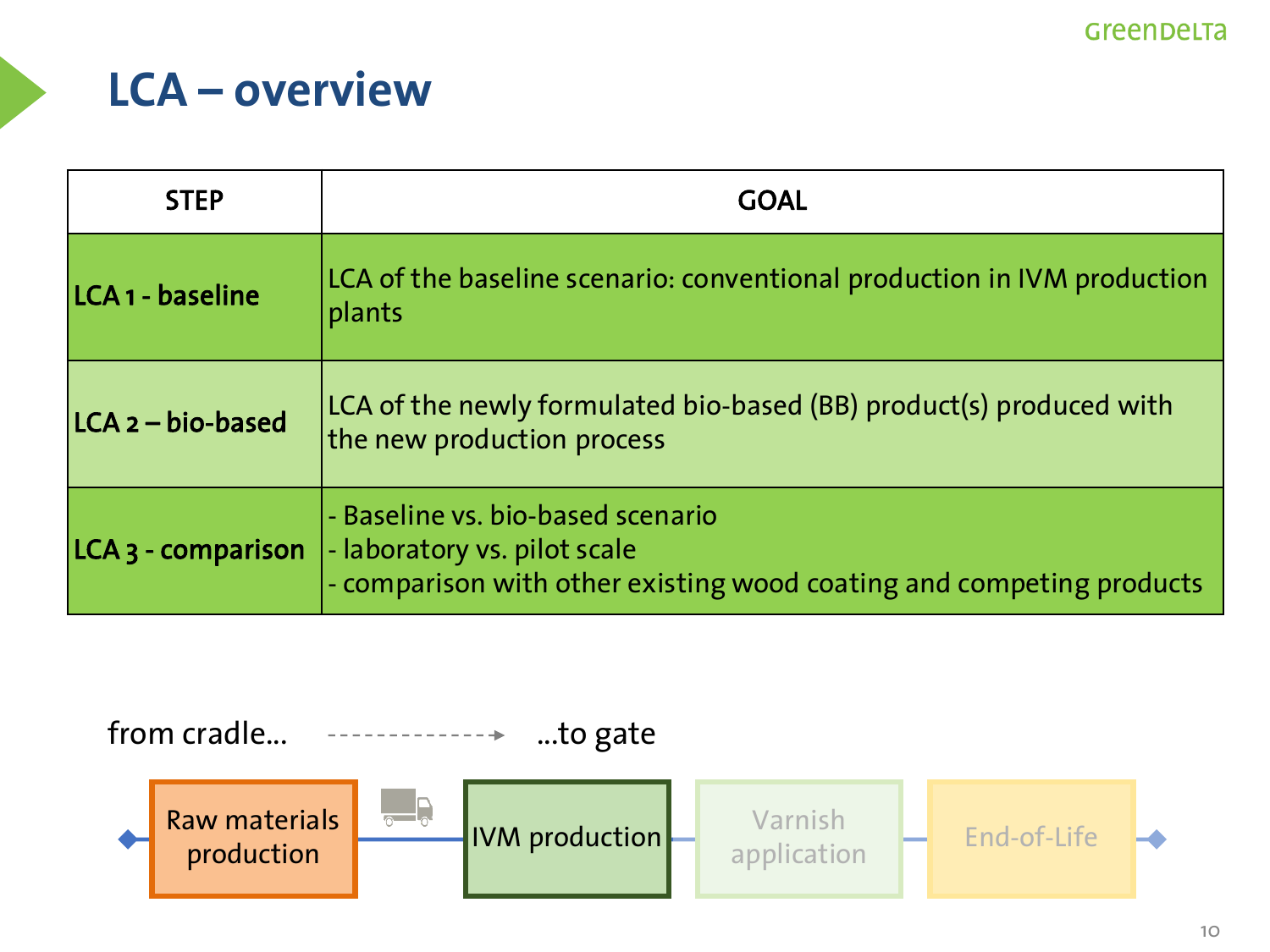### **LCA – overview**

| <b>STEP</b>         | <b>GOAL</b>                                                                                                                         |  |  |  |
|---------------------|-------------------------------------------------------------------------------------------------------------------------------------|--|--|--|
| LCA 1 - baseline    | LCA of the baseline scenario: conventional production in IVM production<br>plants                                                   |  |  |  |
| $LCA_2 - bio-based$ | LCA of the newly formulated bio-based (BB) product(s) produced with<br>the new production process                                   |  |  |  |
| LCA 3 - comparison  | Baseline vs. bio-based scenario<br>laboratory vs. pilot scale<br>comparison with other existing wood coating and competing products |  |  |  |

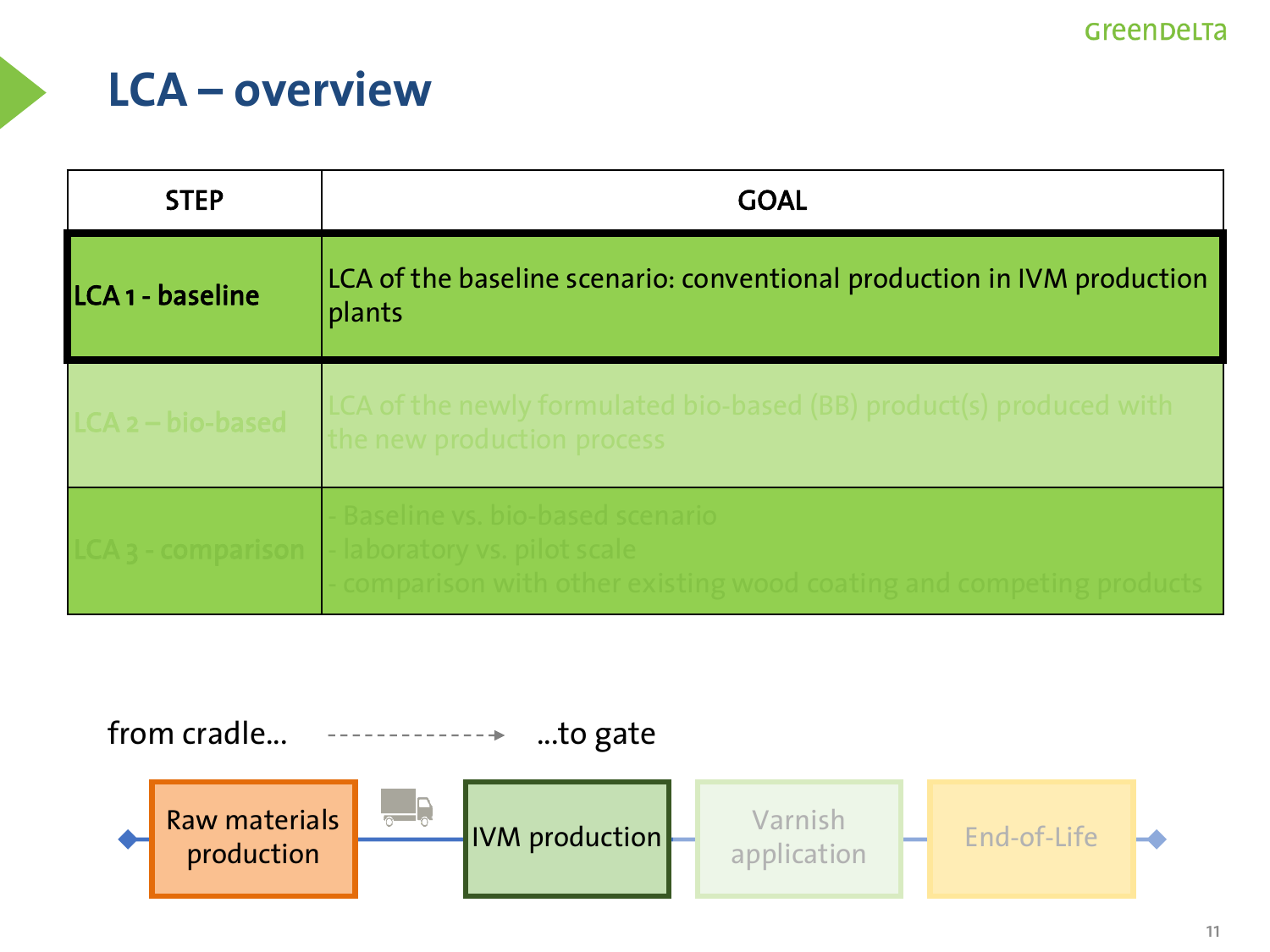

#### **product formulations:**

| Ingredient         | resin |
|--------------------|-------|
| glycerine          | 8%    |
| pentaerythritol    | 8%    |
| ethylene glycol    | 5%    |
| castor oil         | 6%    |
| fumaric acid       | 1റ%   |
| phthalic anhydride | 23%   |
| acrylic oligomer   | 20%   |
| butyl acetate      | 20%   |

| Ingredient        | varnish |
|-------------------|---------|
| unsaturated resin | 60%     |
| xylene            | 15%     |
| butyl acetate     | 15%     |
| calcium carbonate | 9%      |
| additives         | 1%      |

**functional unit:** 1 kg of resin 1 kg of varnish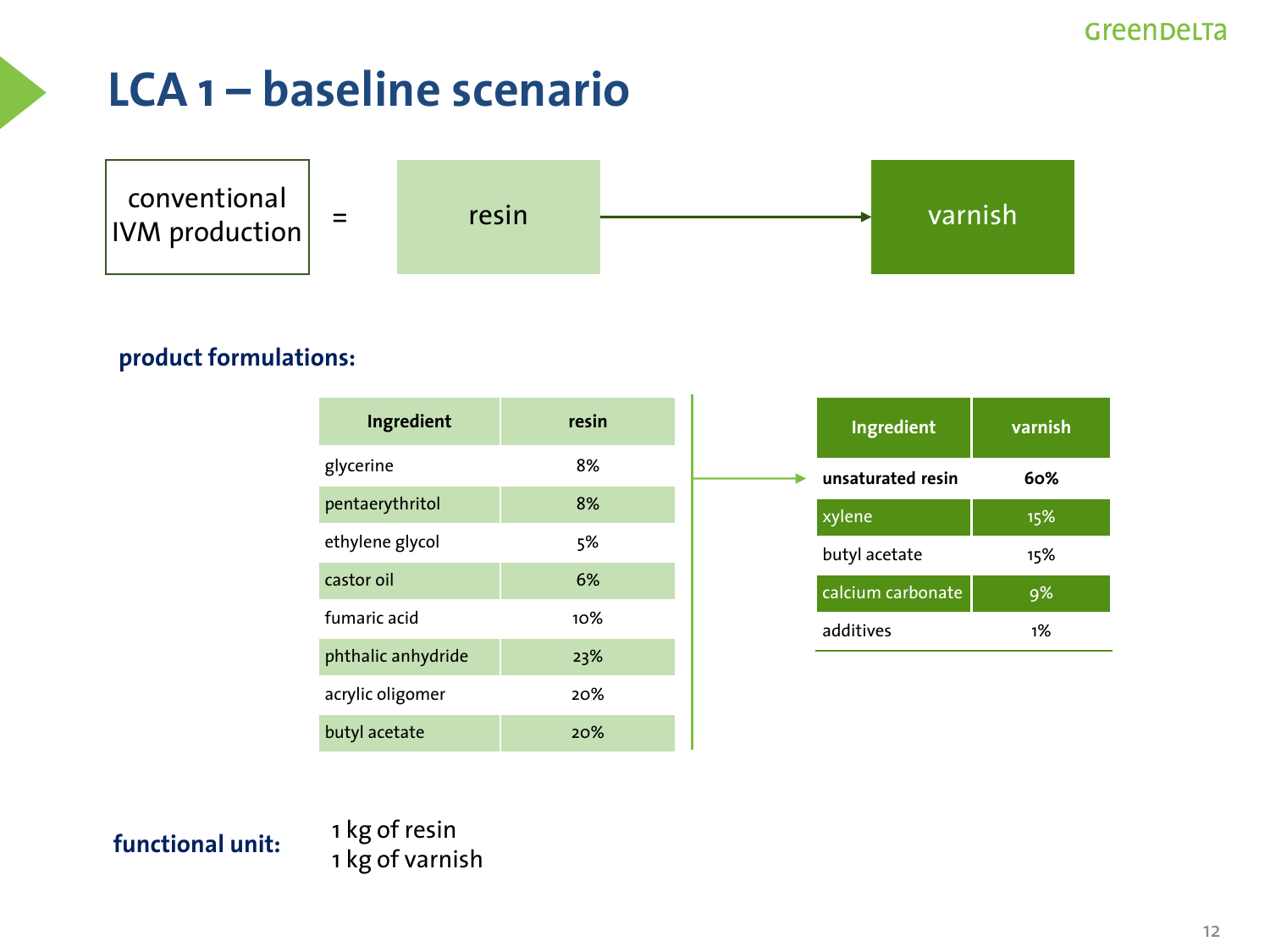

#### - Resin production – flow chart



\* with big bags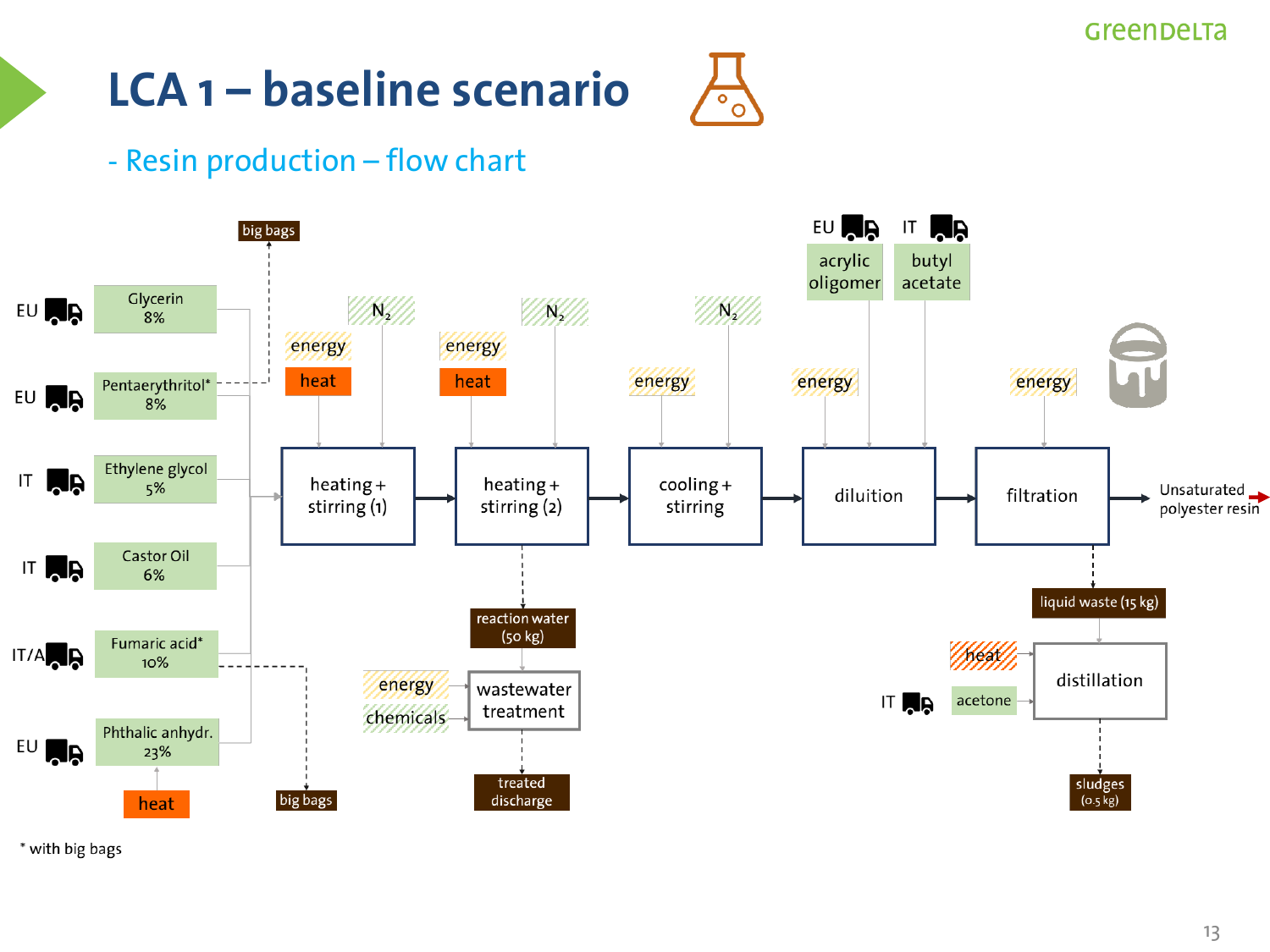## $\widetilde{\mathbf{u}}$

#### - Varnish production – flow chart



\* with big bags or barrels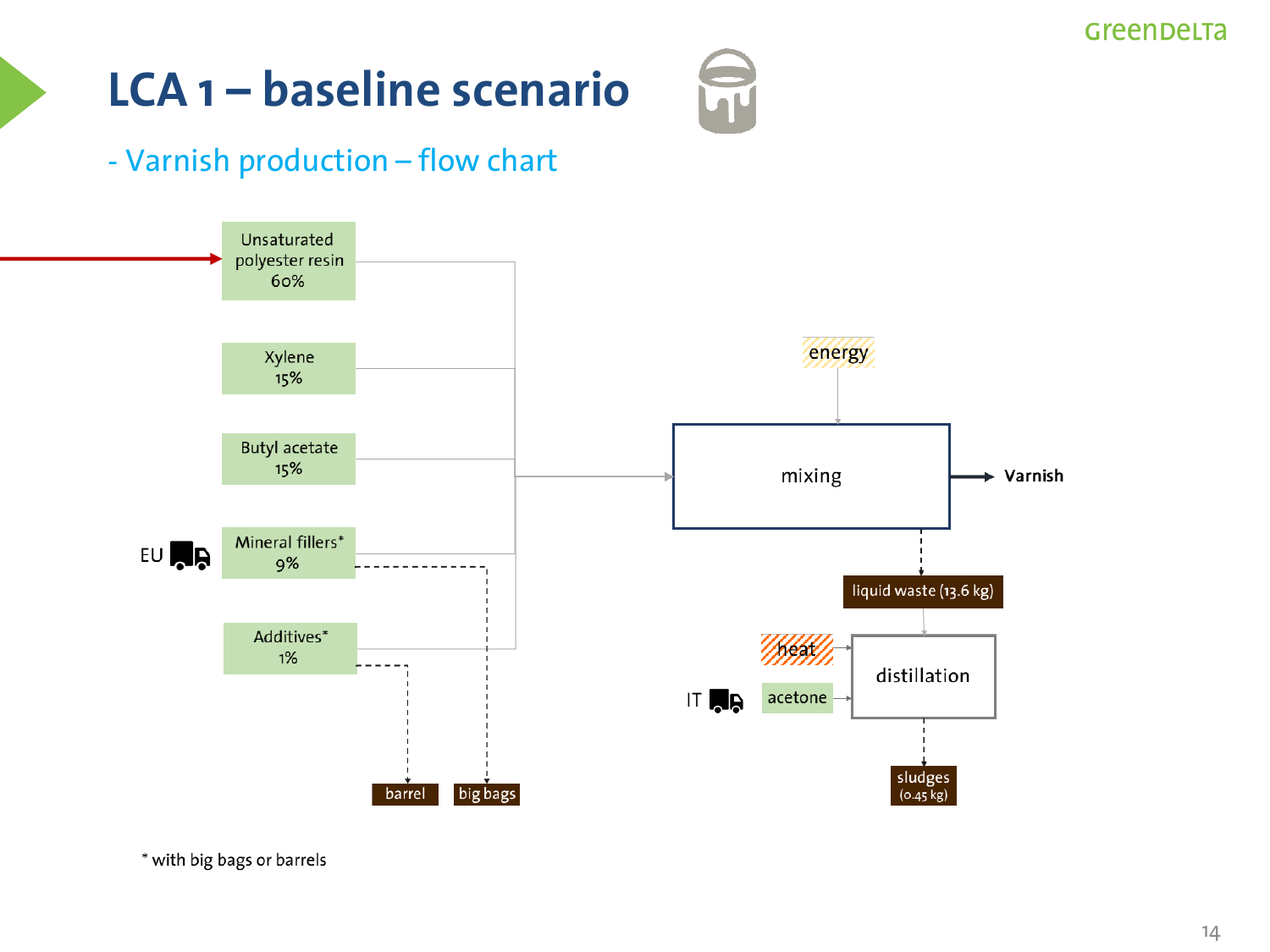- LCI: preliminary results -

#### **Primary data: from IVM**

- Raw material amount, origin and transportation means
- Energy requirements (electricity and heat) aggregated
- Waste flows (solid and wastewater)

Need improvements:

- Air emissions from IVM production plants
- Waste destination
- Specific raw materials (e.g., fumaric acid)
- Process disaggregation

**Secondary data:** ecoinvent 3.5 cut-off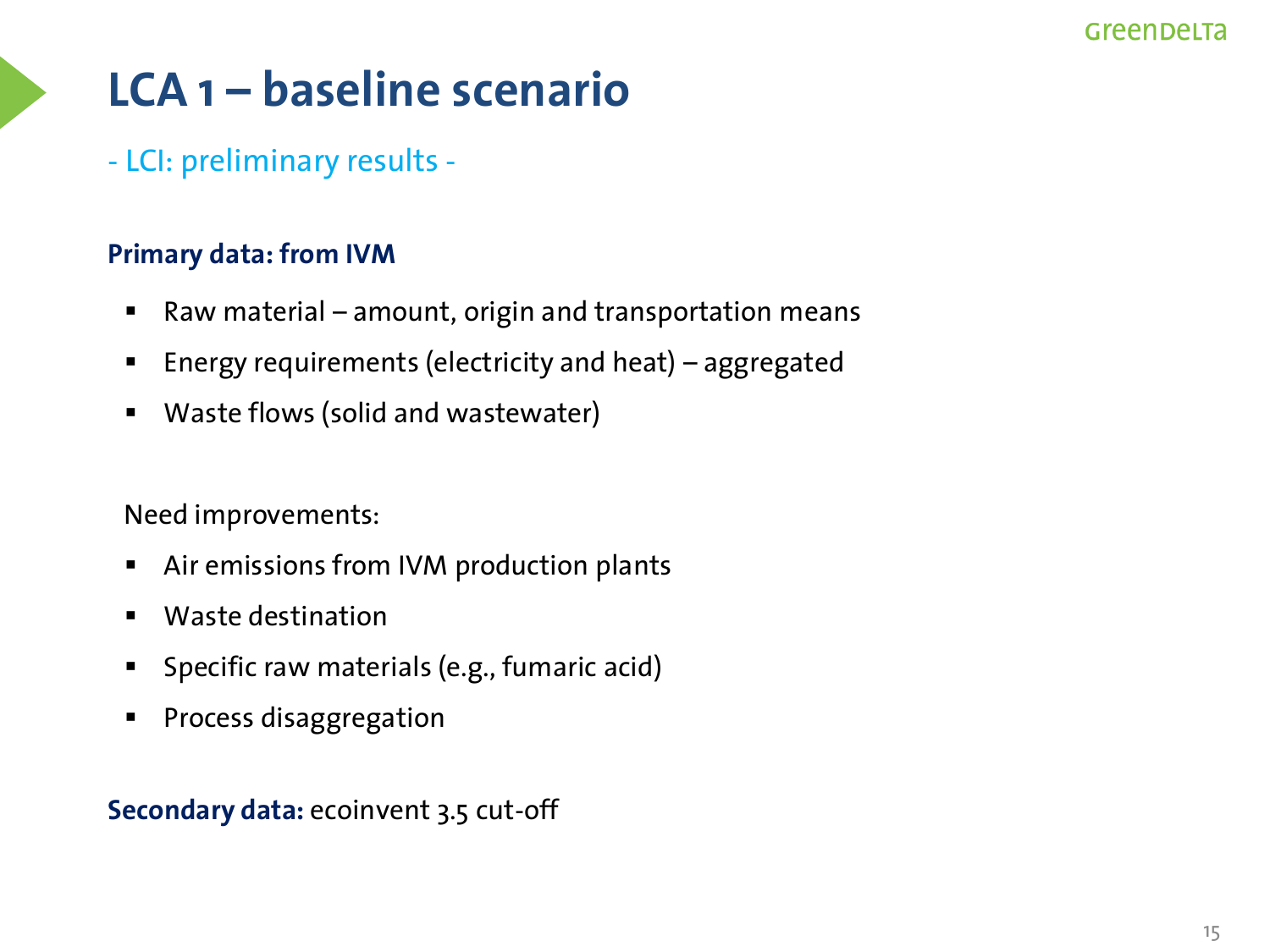## **LCA 1 – baseline scenario**



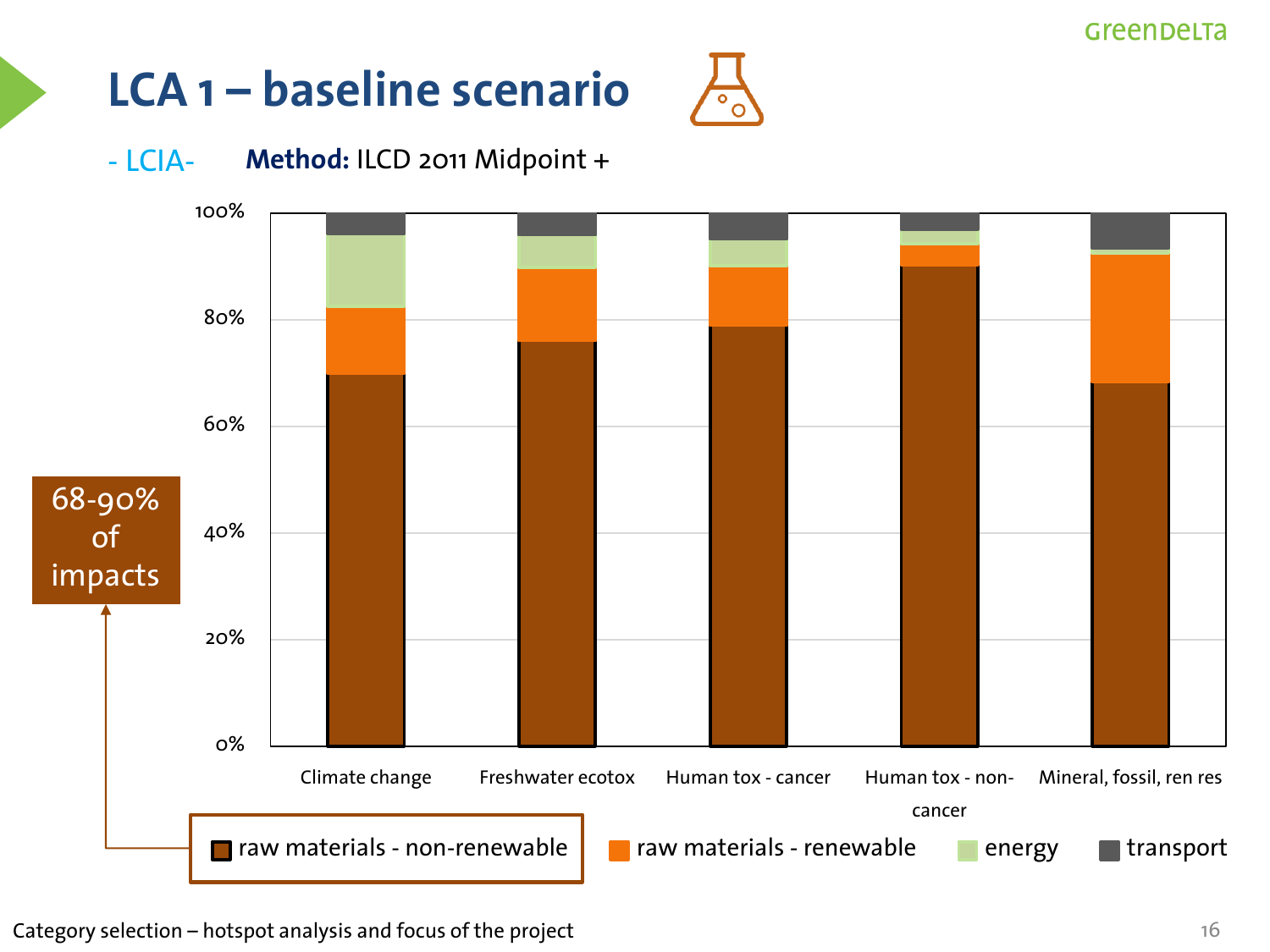

#### - LCIA- main raw materials: mass vs. Impact contribution

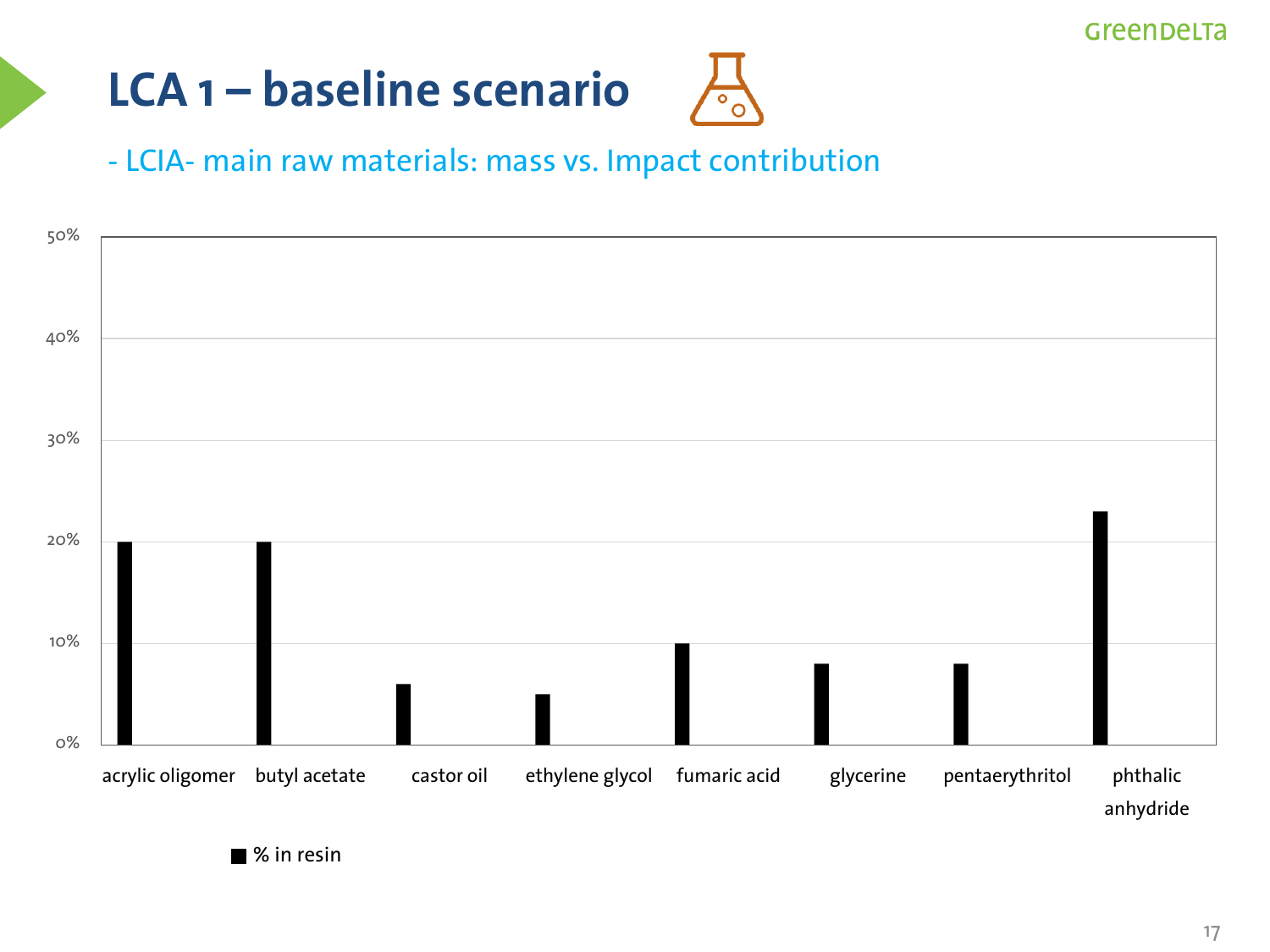

#### - LCIA- main raw materials: mass vs. Impact contribution

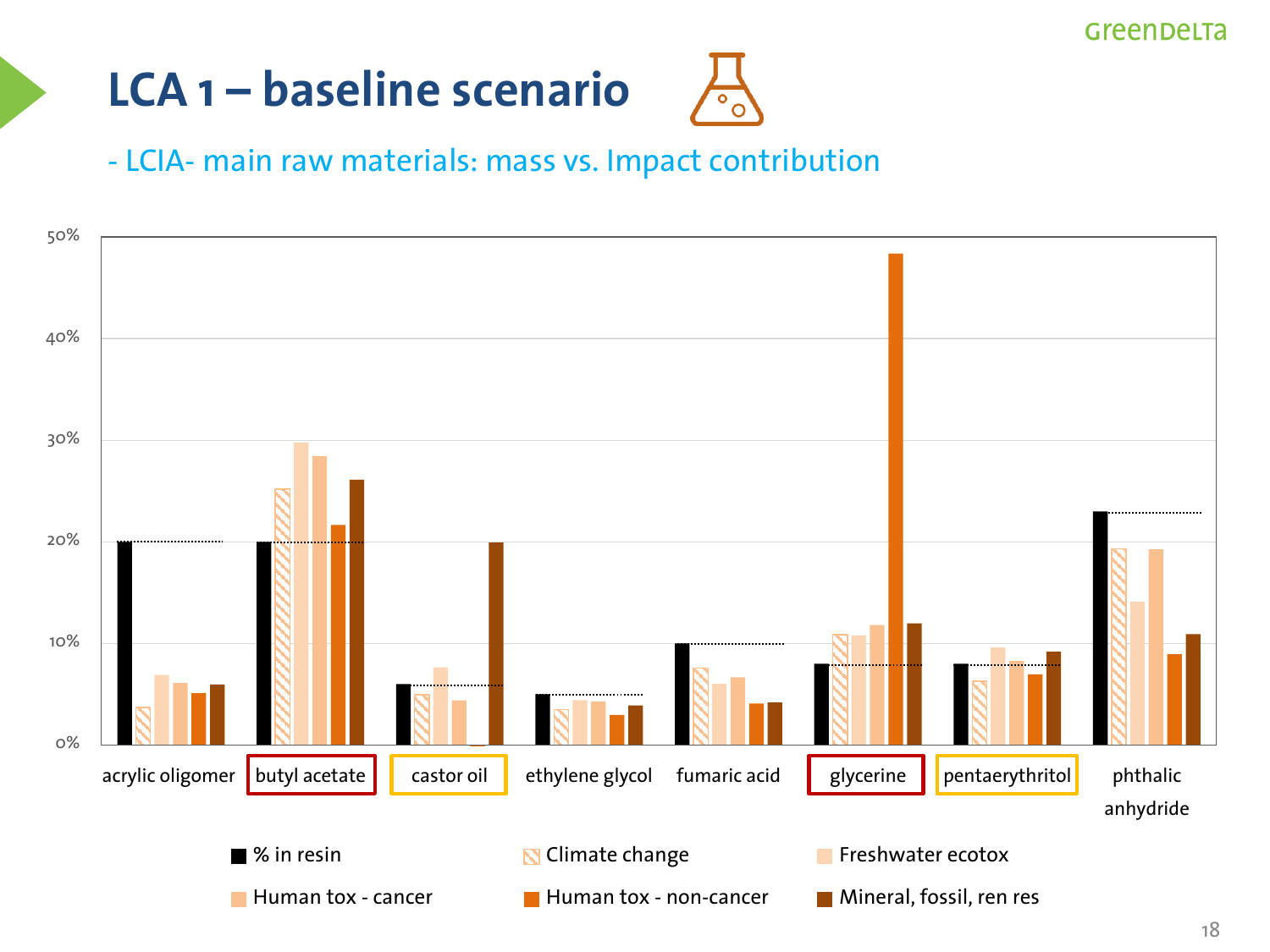#### - LCIA- varnish: role of resin

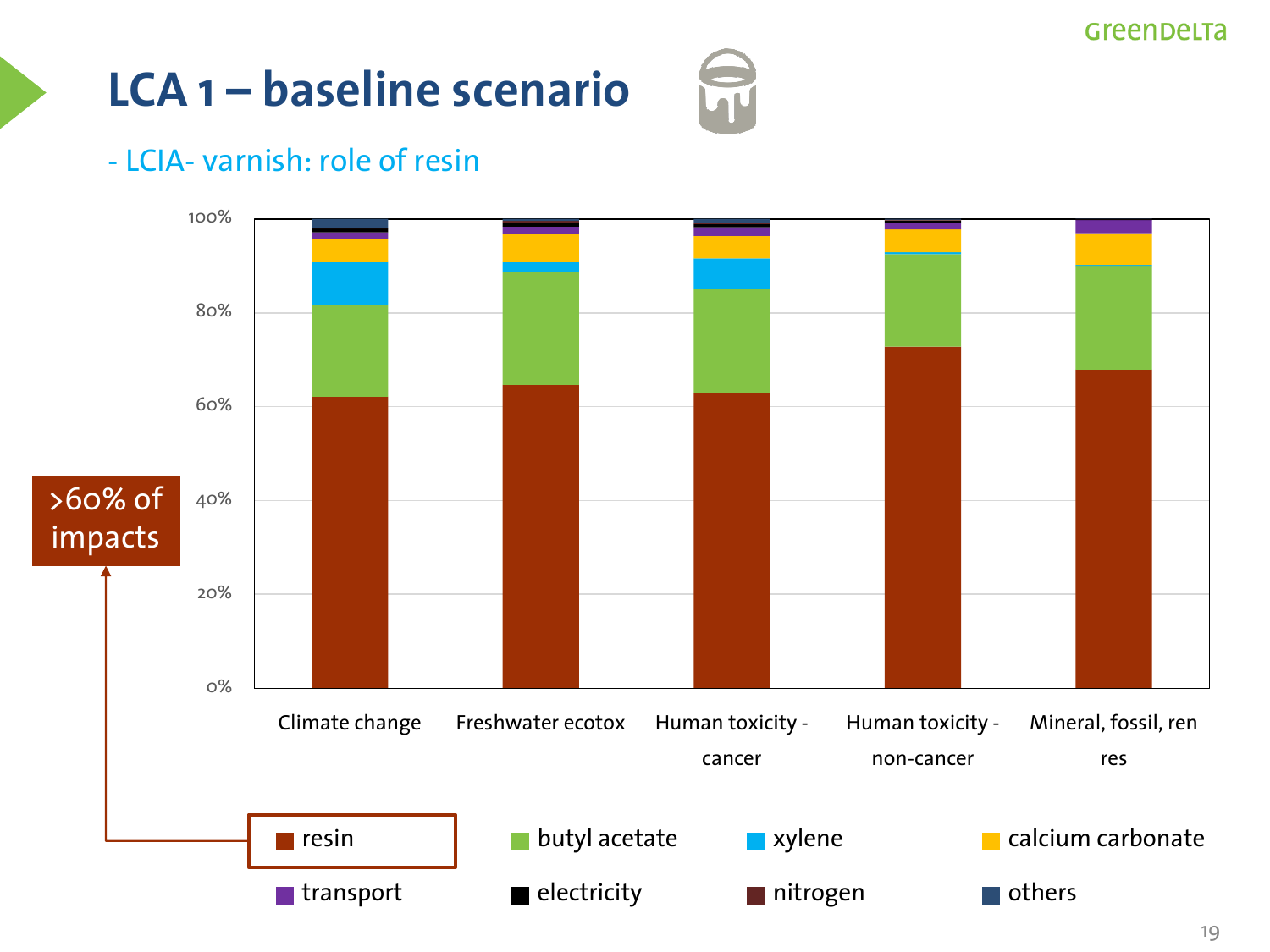### - LCIA- varnish: role of resin

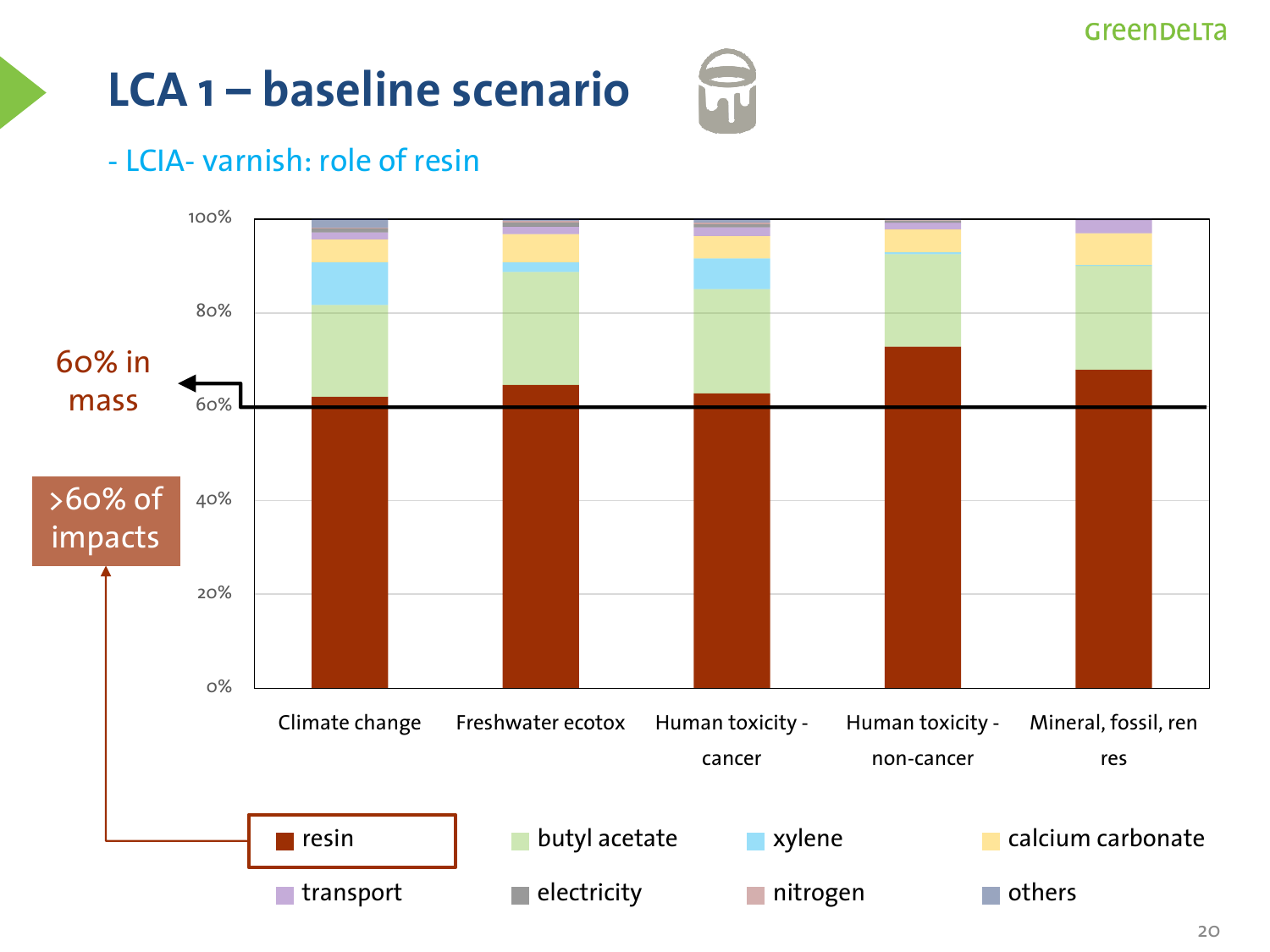## Preliminary results - EIA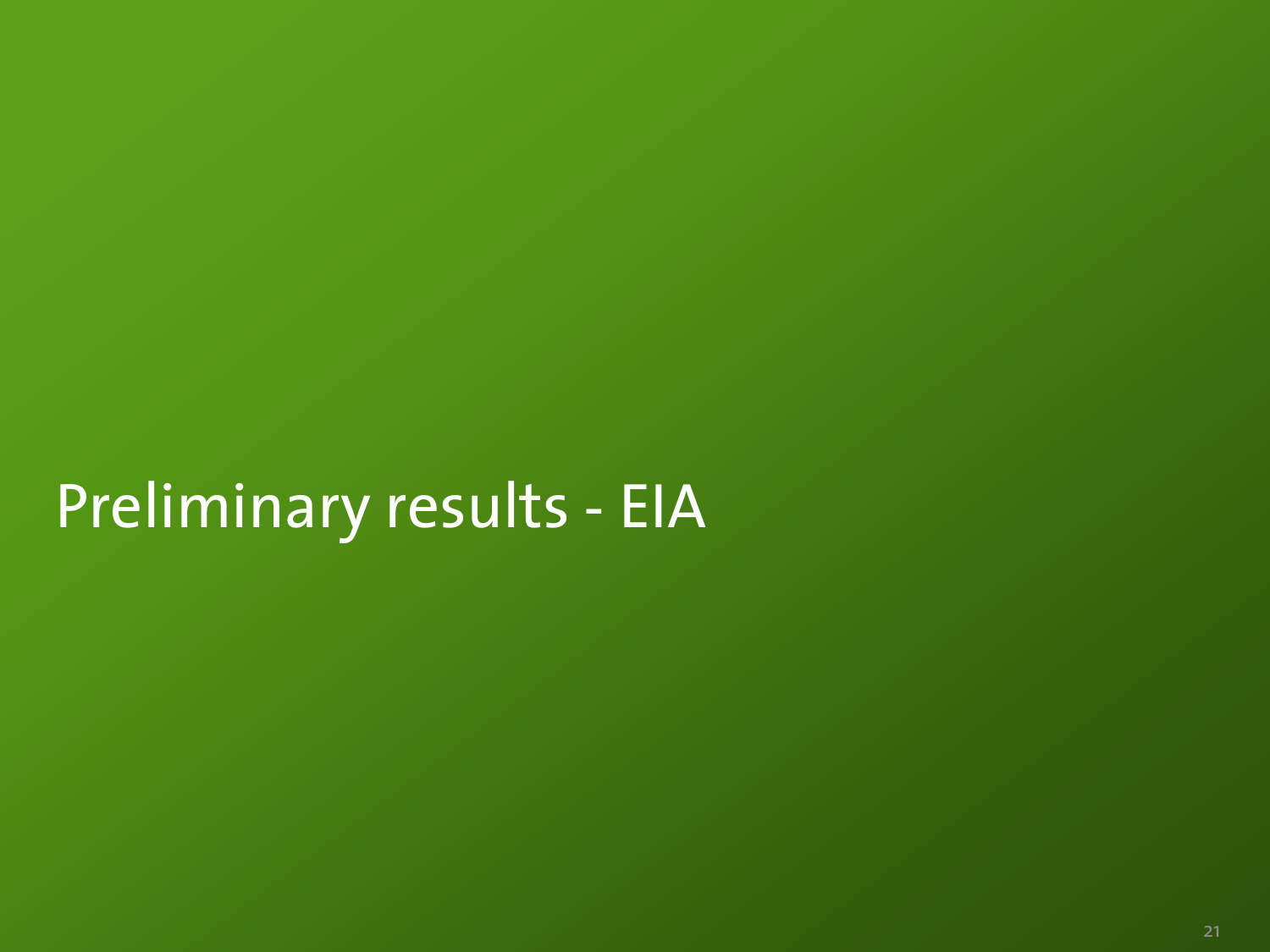### **EIA**

LIFE-BIOPAINT – main outputs:

- construction of a new production plant
- new products on the market



#### Eu Directive 85/337/CEE → D.L.vo n. 152/2006 (Italy) - Annex III:

Produzione di pesticidi, prodotti farmaceutici, pitture e vernici, elastomeri e perossidi, per insediamenti produttivi di capacita' superiore alle **10.000 t/anno** di materie prime lavorate. Impianti per la produzione di pesticidi, prodotti farmaceutici, pitture e vernici, elastomeri e perossidi, per insediamenti produttivi di capacita' superiore alle **35.000 t/anno** di materie prime lavorate.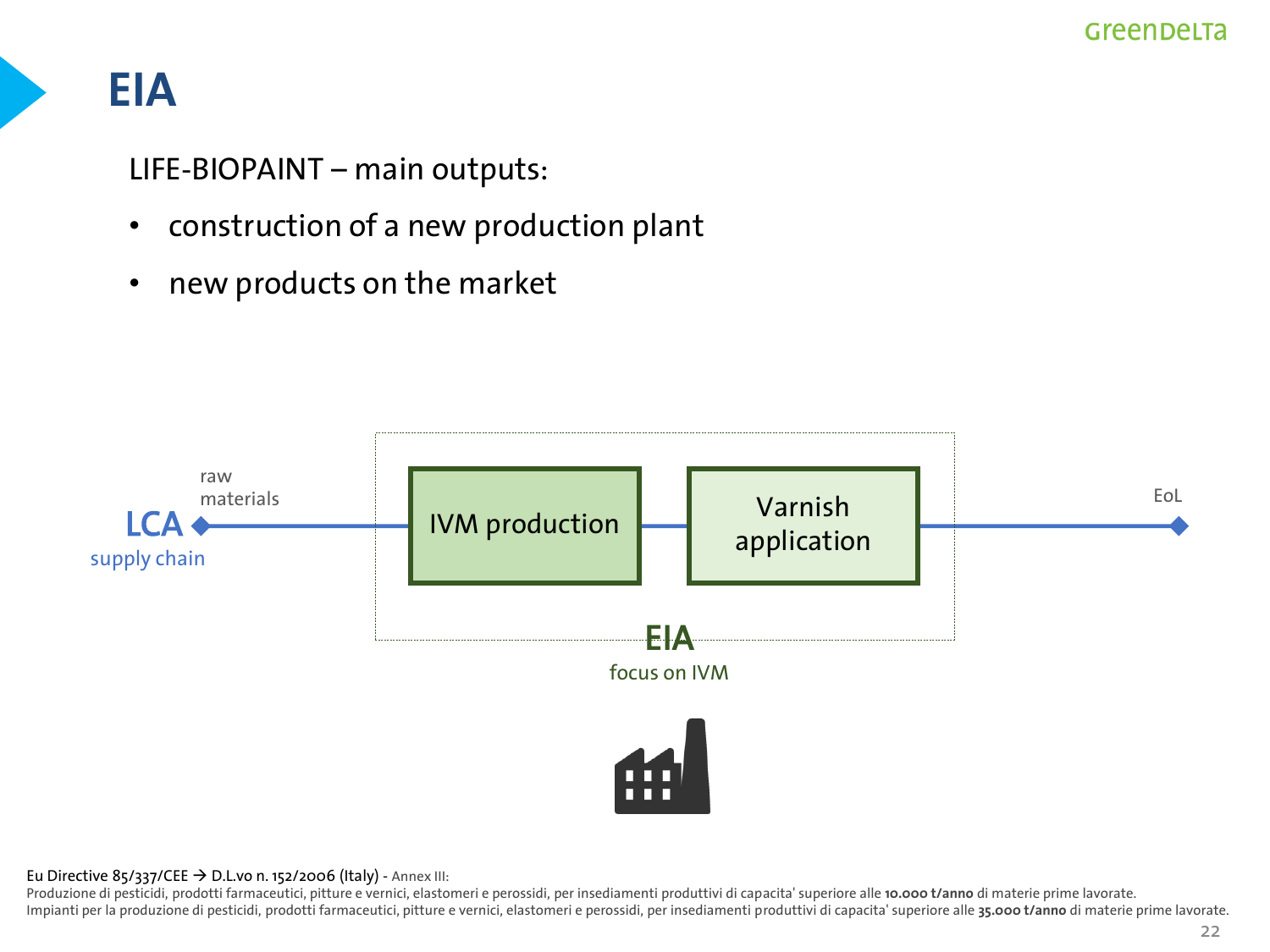### **EIA – developed methodology**

2

3

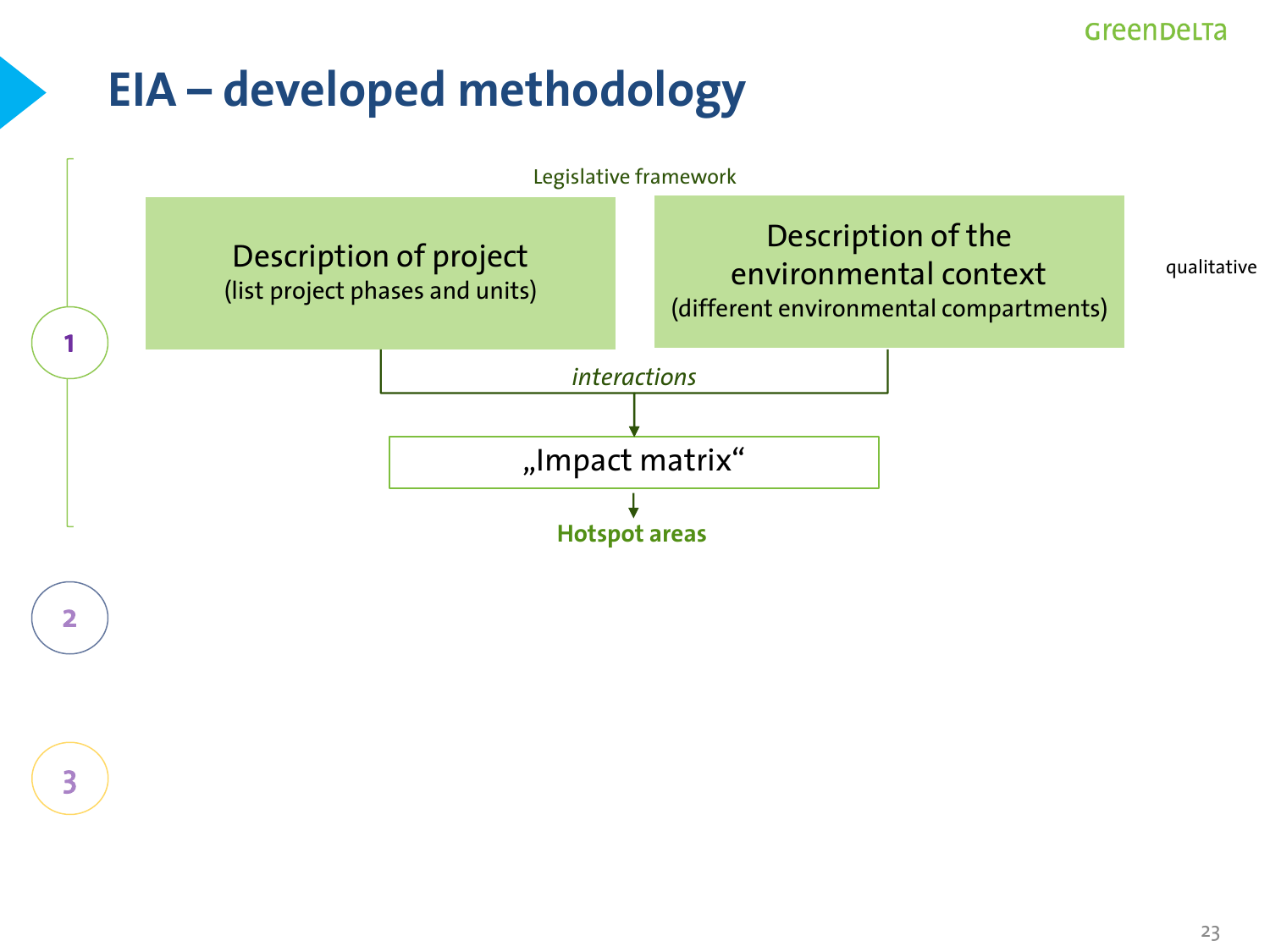### **EIA – developed methodology**

3

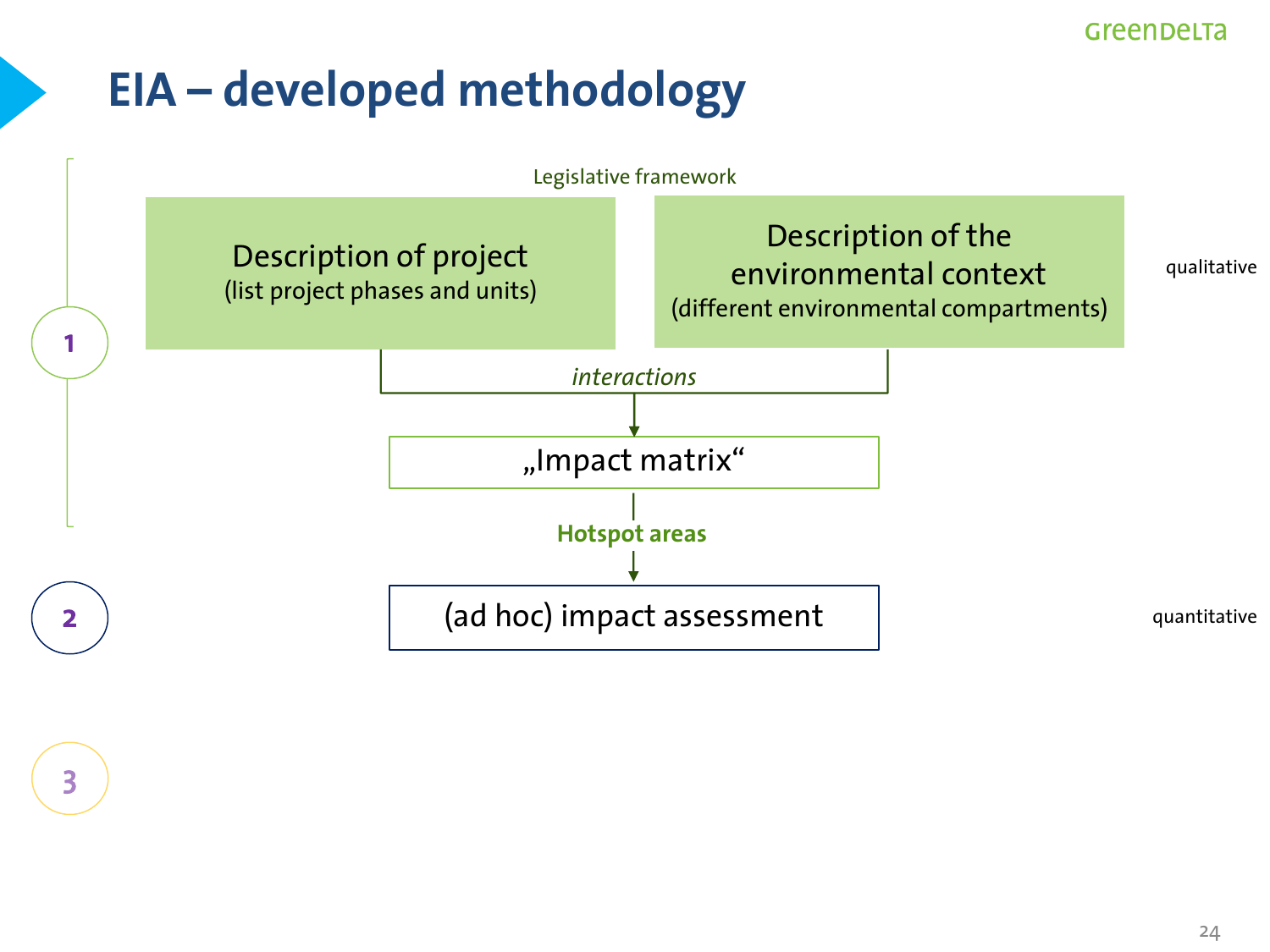### **EIA – developed methodology**

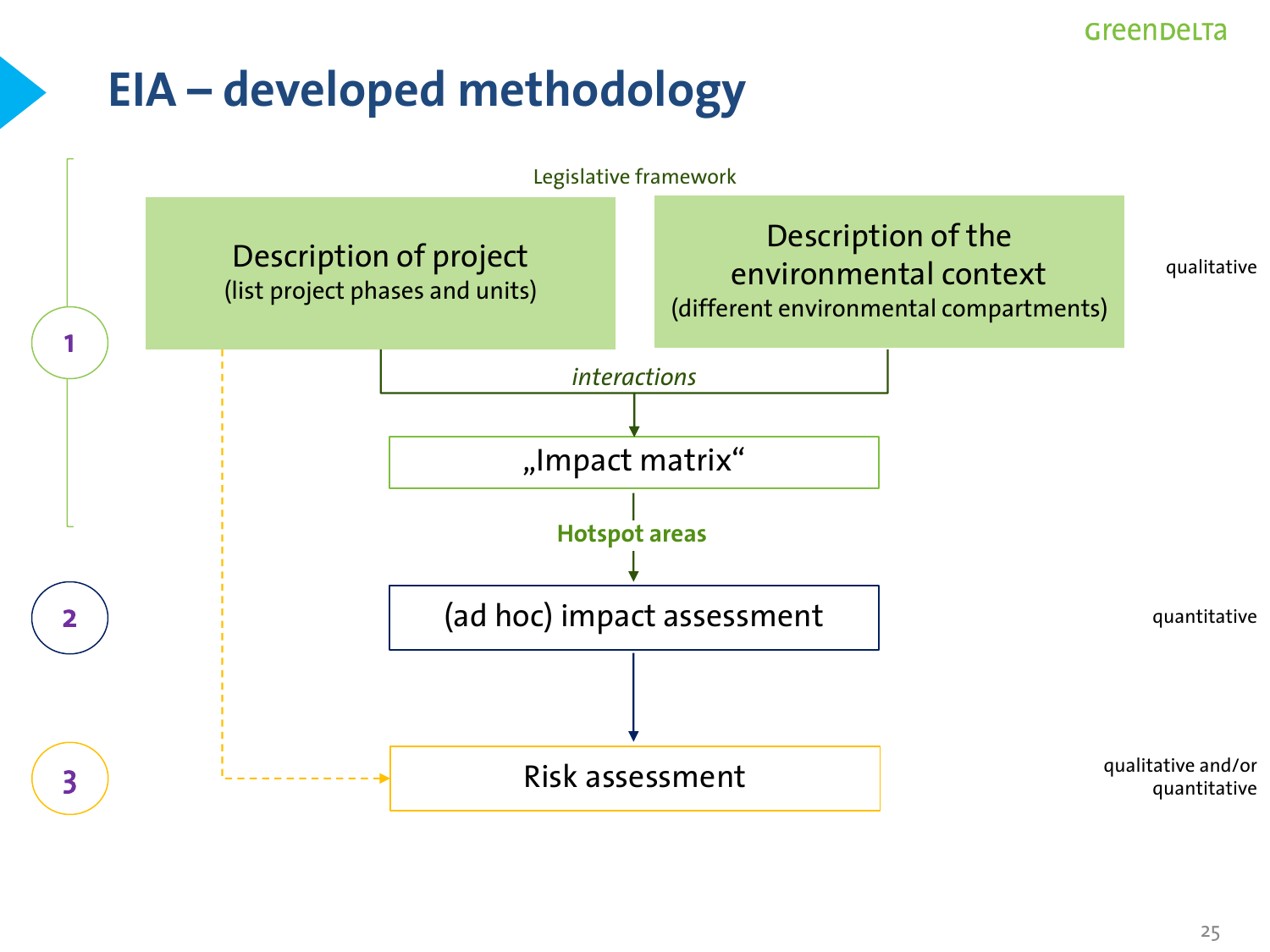## **EIA – preliminary outcomes**

#### Identification of hotspot areas

Table including (preliminary):

|  | Project<br>components | Specific actions environmental | Waluable <b>\</b><br><b>components</b> | $\blacksquare$ impact $\blacksquare$ | duration | spatial<br>extention | time | <i><u><b>Caualitative</b></u></i><br>significance) |
|--|-----------------------|--------------------------------|----------------------------------------|--------------------------------------|----------|----------------------|------|----------------------------------------------------|
|--|-----------------------|--------------------------------|----------------------------------------|--------------------------------------|----------|----------------------|------|----------------------------------------------------|

1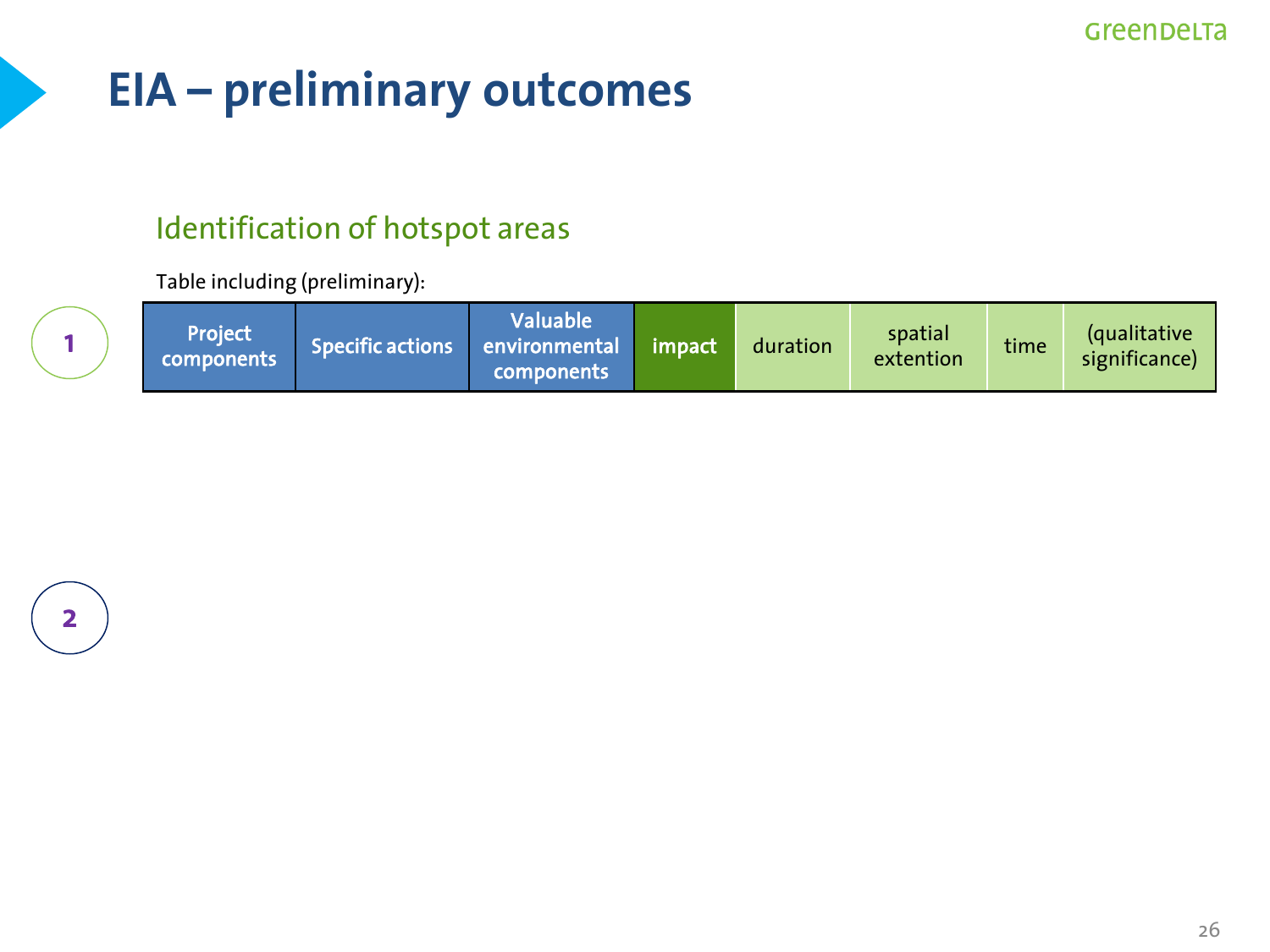## **EIA – preliminary outcomes**

H318, H332 H400 H226

#### Identification of hotspot areas

Table including (preliminary):

Fumaric acid H319

Maleic anhydride H302, H314, H317,

Itaconic acid H315, H319, H335

Glycols H302, H373

H334



#### OUTDOOR:

- Data from IVM
- Diffusion models (suitable for nearly-zero wind conditions)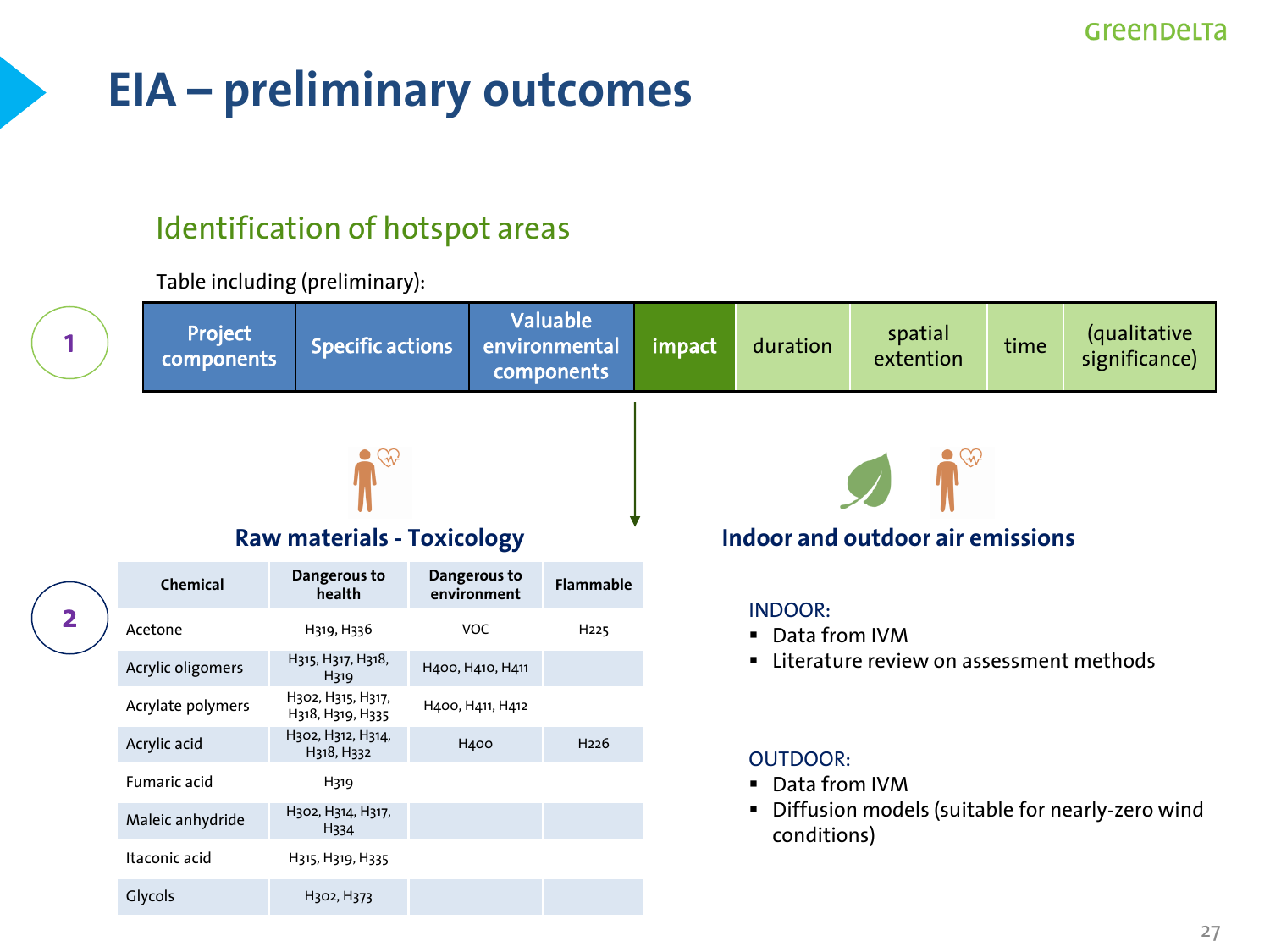## LIFE-BIOPAINT – wrap-up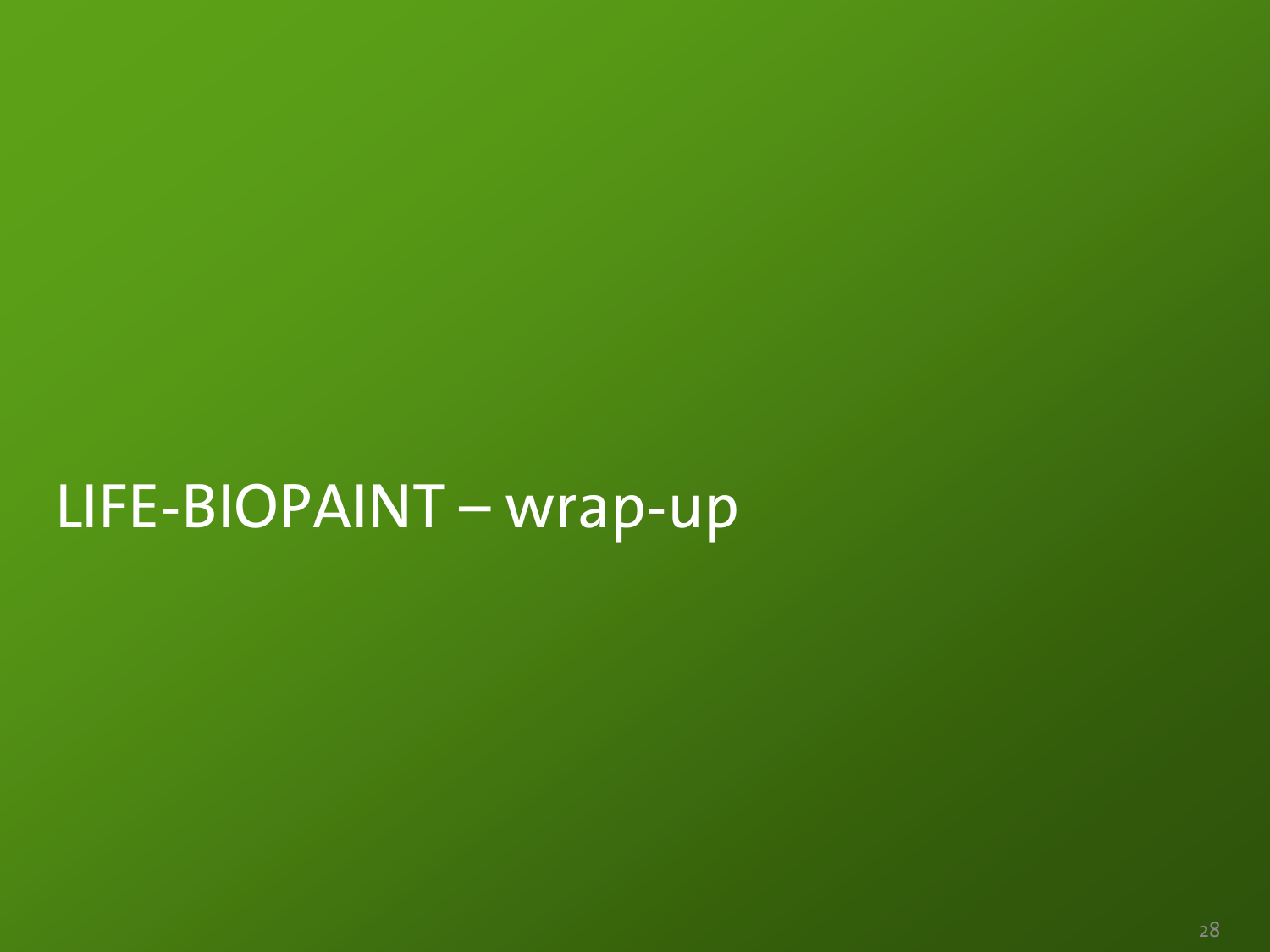## **Challenges**

#### $-LCA -$

- Data collection (multidisciplinary team, different perspectives)
- BASELINE SCENARIO:
	- Background data: availability of data about specific raw materials
	- Primary data availability: IVM is new to LCA $\rightarrow$  missing or aggregated data
- BIO-BASED SCENARIO:
	- Modelling realistic bio-based supply chains several possible scenarios
	- Assessing innovative products (not yet existing)
- EIA
	- Defining ad-hoc methodology
	- Data collection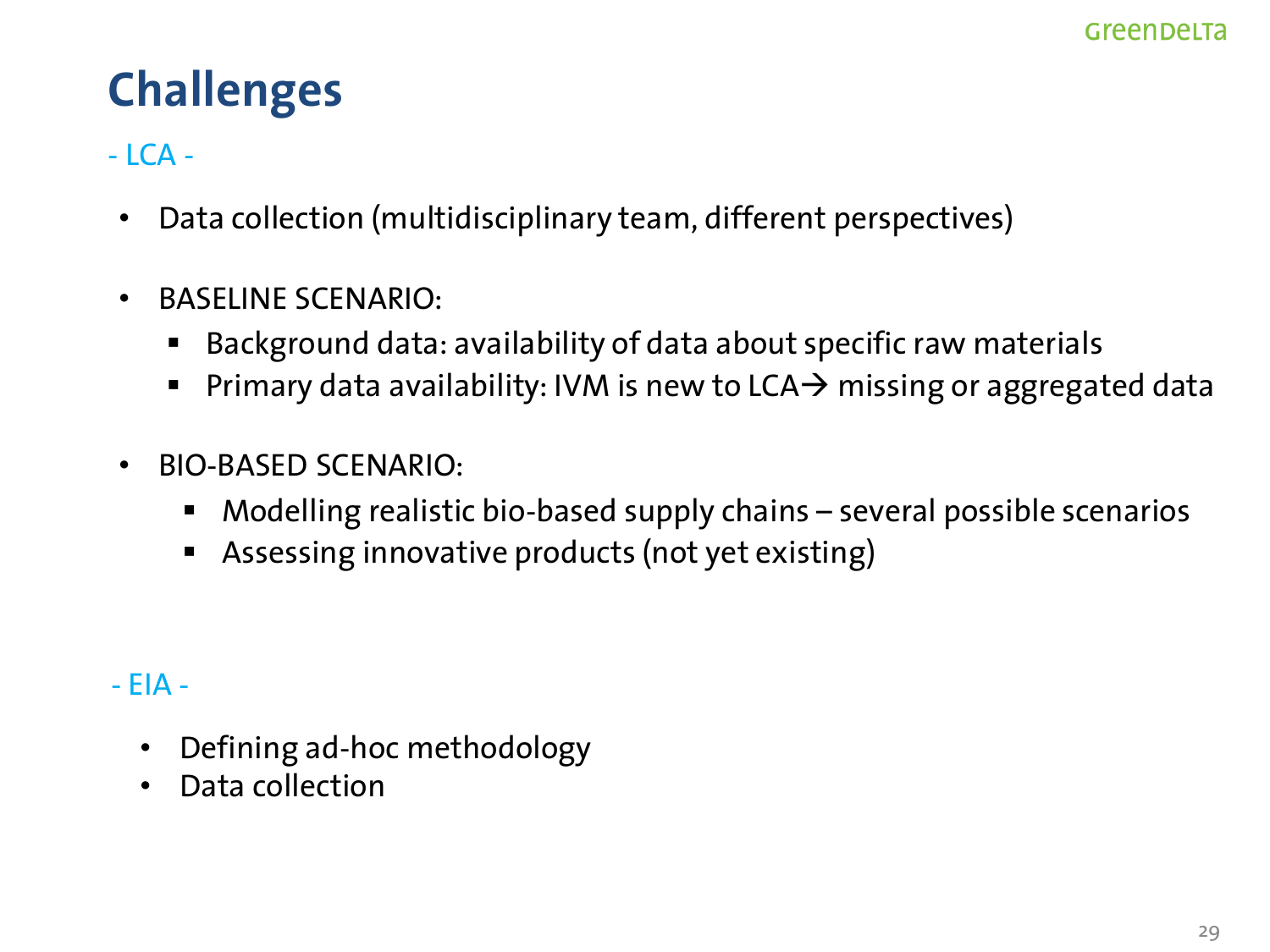## Thank you!

# Green DeLTa

**Contact** Recanati Francesca GreenDelta GmbH Müllerstrasse 135, 13349 Berlin [recanati@greendelta.com](mailto:recanati@greendelta.com) www.greendelta.com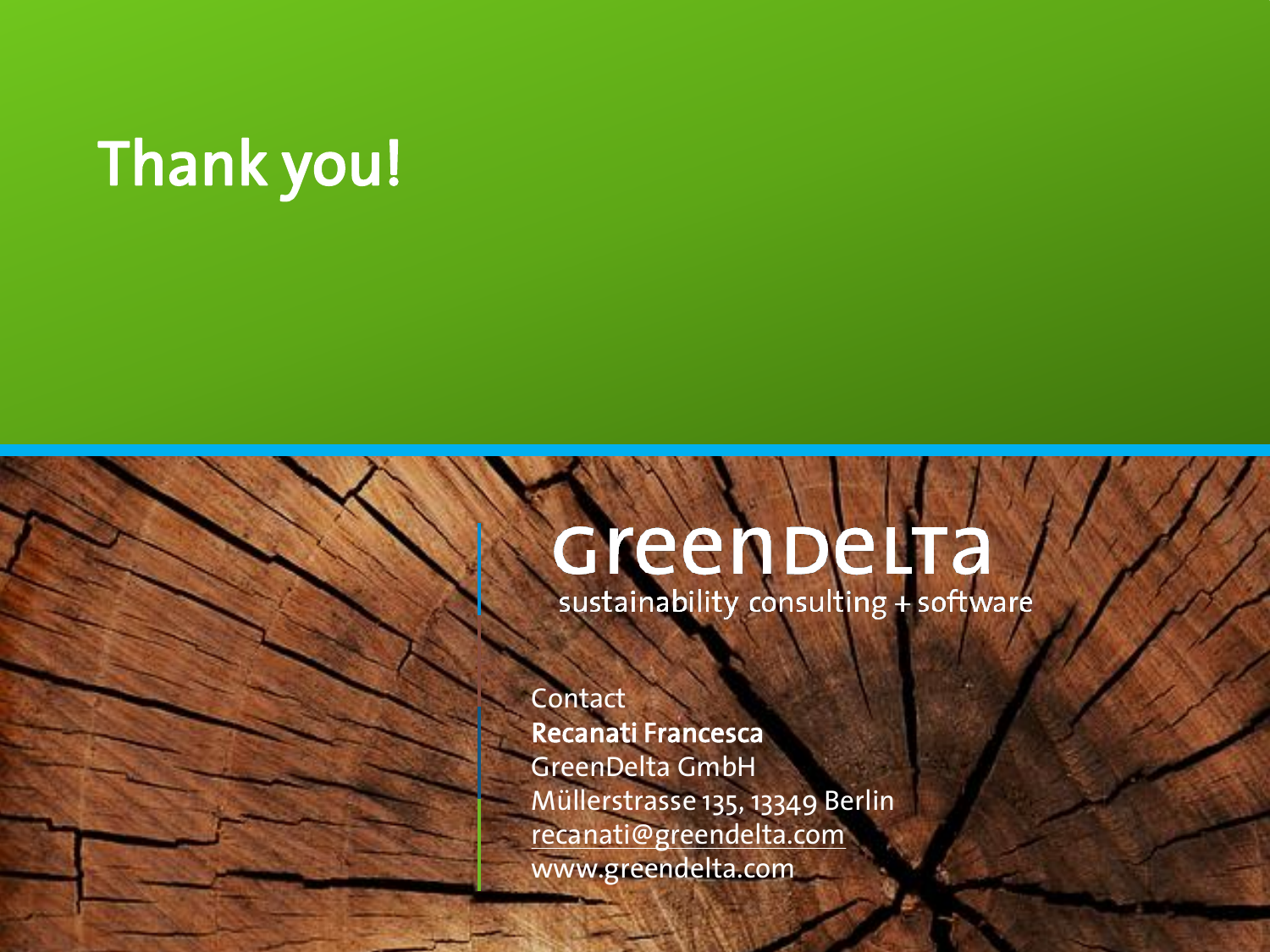### **Next steps**

 $-LCA -$ 

- BASELINE SCENARIO:
	- Refine and detail the system model
	- **·** Integrate new collected data
- BIO-BASED SCENARIO:
	- continue with the literature review on BB raw materials
	- start data collection on laboratory experiments
- EIA
	- Data collection on air emissions (outdoor and indoor)
	- Testing of identified models for air emissions diffusion